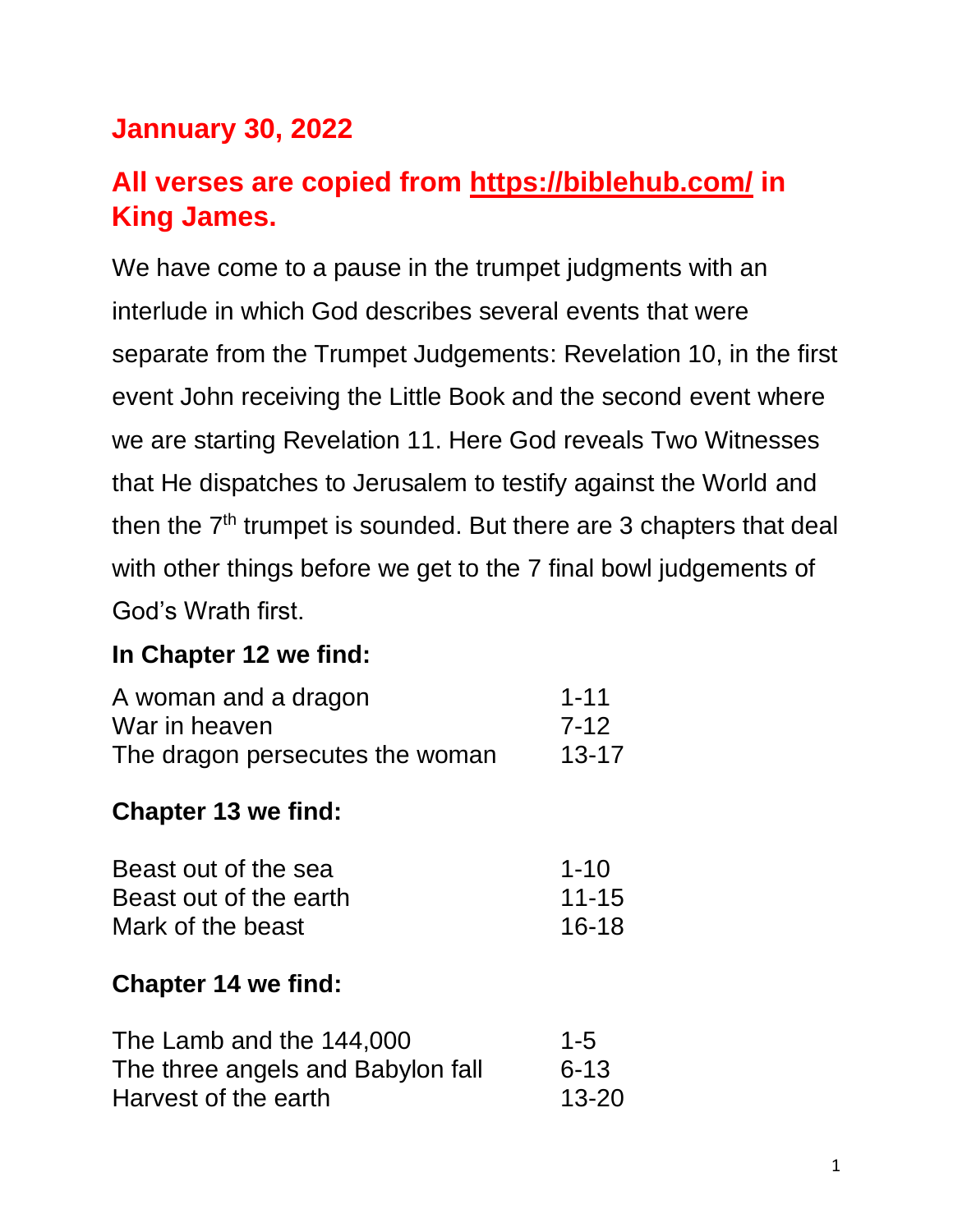We then get to Revelation 15, where the first of 7 vial judgements are to be poured out on the earth: God's Wrath.

## **Revelation 11**

## **The Two Witnesses**

John is now delivered to Jerusalem on earth during a time of immense upheaval within society. Satan's puppet the Anti Christ is now controlling the earth and its singular government.

This is quoted from Got Questions

<https://www.gotquestions.org/one-world-government.html>

*"The Bible does not use the phrase "one-world government" or "one-world currency" in referring to the end times. It does, however, provide ample evidence to enable us to draw the conclusion that both will exist under the rule of the Antichrist in the last days.* 

*In his apocalyptic vision in the Book of Revelation, the Apostle John sees the "beast," also called the Antichrist, rising out of the sea having seven heads and ten horns [\(Revelation 13:1\)](https://biblia.com/bible/kjv1900/Rev%2013.1). Combining this vision with Daniel's similar one [\(Daniel 7:16-24\)](https://biblia.com/bible/kjv1900/Dan%207.16-24), we can conclude that some sort of world system will be inaugurated by the beast, the most powerful "horn," who will defeat the other nine and will begin to wage*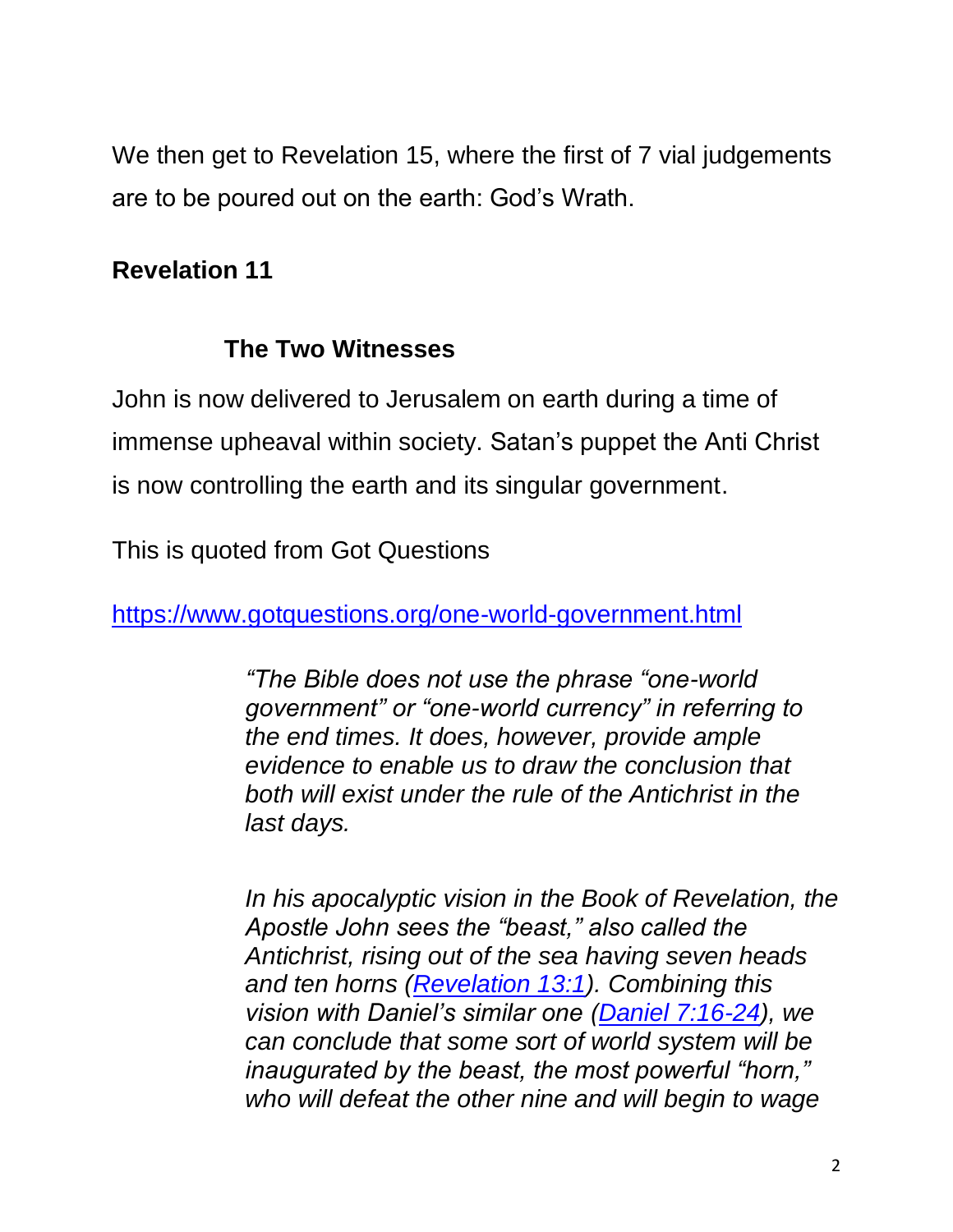*war against Christians. The ten-nation confederacy is also seen in Daniel's image of the statue in [Daniel](https://biblia.com/bible/kjv1900/Dan%202.41-42)  [2:41-42,](https://biblia.com/bible/kjv1900/Dan%202.41-42) where he pictures the final world government consisting of ten entities represented by the ten toes of the statue. Whoever the ten are and however they come to power, Scripture is clear that the beast will either destroy them or reduce their power to nothing more than figureheads. In the end, they will do his bidding.*

*John goes on to describe the ruler of this vast empire as having power and great authority, given to him by Satan himself [\(Revelation 13:2\)](https://biblia.com/bible/kjv1900/Rev%2013.2), being followed by and receiving worship from "all the world" (13:3-4), and having authority over "every tribe, people, language and nation" (13:7). From this description, it is logical to assume that this person is the leader of a one-world government which is recognized as sovereign over all other governments. It's hard to imagine how such diverse systems of government as are in power today would willingly subjugate themselves to a single ruler, and there are many theories on the subject. A logical conclusion is that the disasters and plagues described in Revelation as the seal and trumpet judgments (chapters 6-11) will be so devastating and create such a monumental global crisis that people will embrace anything and anyone who promises to give them relief.* 

*Once entrenched in power, the beast (Antichrist) and the power behind him (Satan) will move to establish absolute control over all peoples of the earth to accomplish their true end, the worship Satan has been seeking ever since being thrown out of heaven [\(Isaiah 14:12-14\)](https://biblia.com/bible/kjv1900/Isa%2014.12-14). One way they will accomplish this*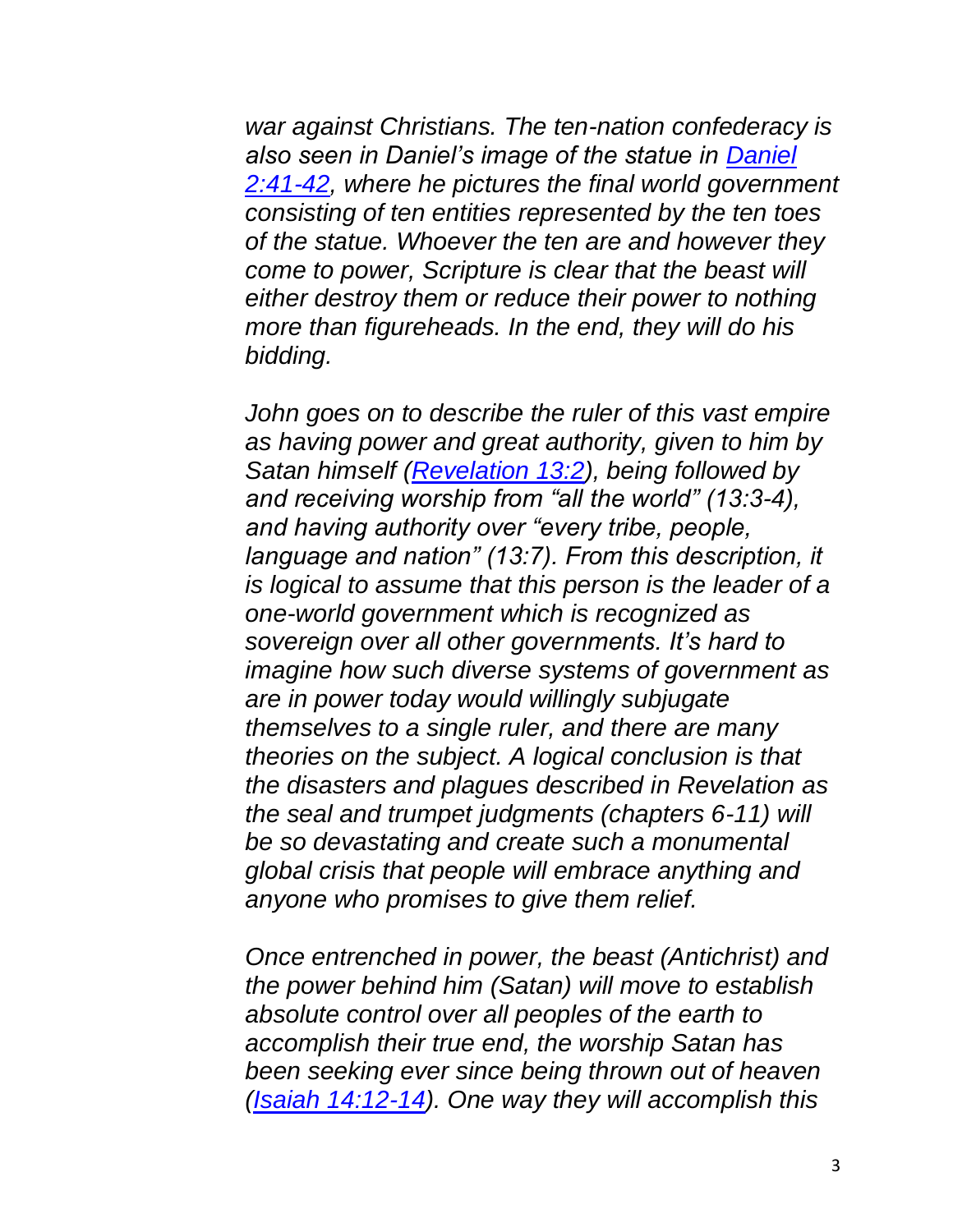*is by controlling all commerce, and this is where the idea of a one-world currency comes in. [Revelation](https://biblia.com/bible/kjv1900/Rev%2013.16-17)  [13:16-17](https://biblia.com/bible/kjv1900/Rev%2013.16-17) describes some sort of satanic mark which will be required in order to buy and sell. This means anyone who refuses the mark will be unable to buy food, clothing or other necessities of life. No doubt the vast majority of people in the world will succumb to the mark simply to survive. Again, verse 16 makes it clear that this will be a universal system of control where everyone, rich and poor, great and small, will bear the mark on their hand or forehead. There is a great deal of speculation as to how exactly this mark will be affixed, but the technologies that are available right now could accomplish it very easily.*

*Those who are left behind after the [Rapture](https://www.gotquestions.org/rapture-of-the-church.html) of the Church will be faced with an excruciating choice accept the mark of the beast in order to survive or face starvation and horrific persecution by the Antichrist and his followers. But those who come to Christ during this time, those whose names are written in the Lamb's book of life [\(Revelation 13:8\)](https://biblia.com/bible/kjv1900/Rev%2013.8), will choose to endure, even to martyrdom."*

Remember in the last chapter we saw a mighty angel stand with

one foot in the sea and one on the land.

*Revelation 10: [1An](https://biblehub.com/revelation/10-1.htm)d I saw another mighty angel come down from heaven, clothed with a cloud: and a rainbow was upon his head, and his face was as it were the sun, and his feet as pillars of fire: [2An](https://biblehub.com/revelation/10-2.htm)d he had in his hand a little book open: and he set his right foot upon the sea, and his left foot on the earth,*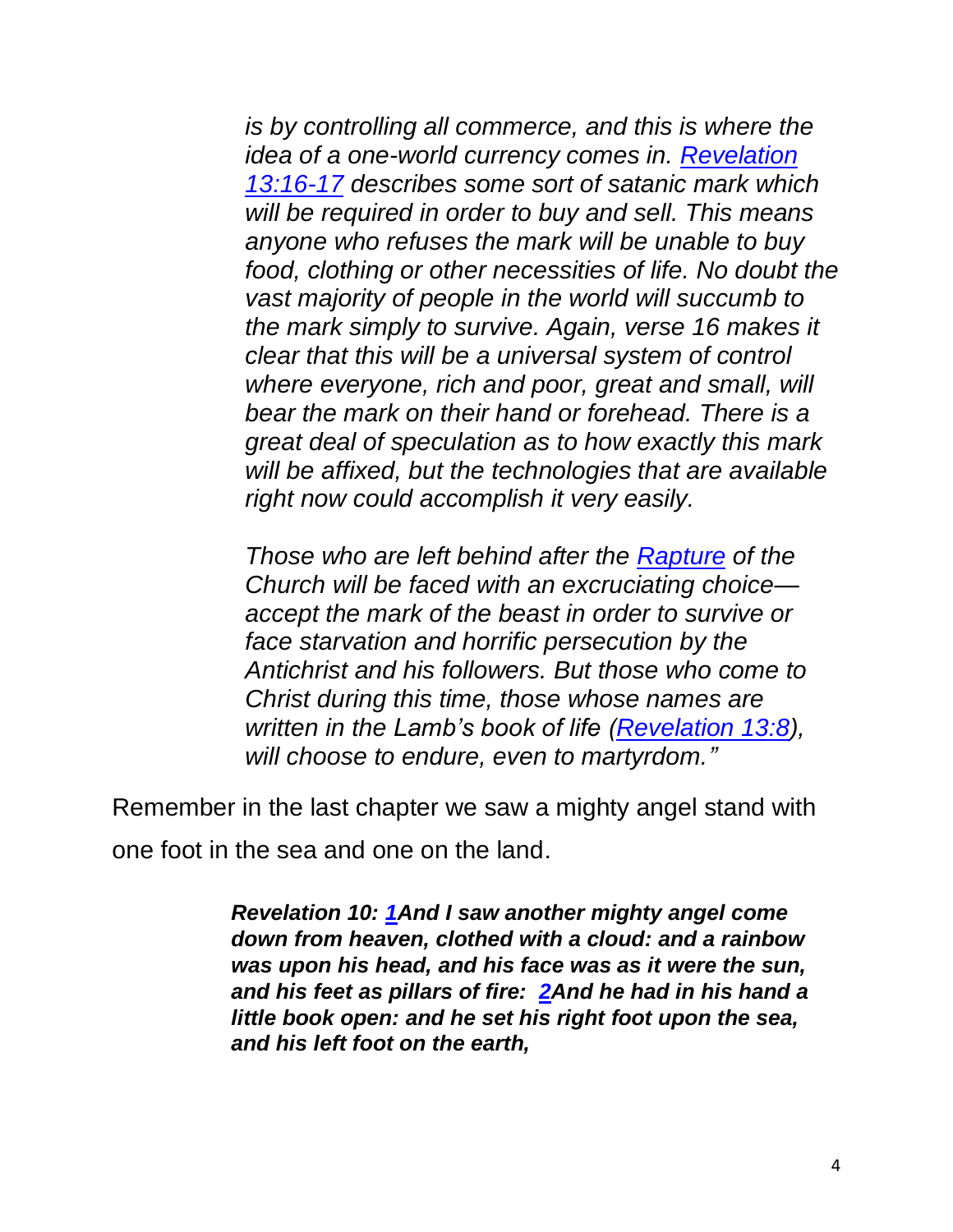One interpretation of that event was that the sea represents people and land represents governments, politics and nations. So, at this time God would be obviously inserting Himself once again into the lives of humanity with yet another warning and plea to repent.

John is given the task of measuring the Temple in Jerusalem.

### **[1A](https://biblehub.com/revelation/11-1.htm)nd there was given me a reed like unto a rod: and the angel stood, saying, Rise, and measure the temple of God, and the altar, and them that worship therein.**

We saw a strikingly similar event when we studied Ezekiel and Zachariah. There are a number of different Temples built or described as being built but only one physical temple that was ordained by God. As we look at history we can count the temples;

Solomon's Temple #1 ordained by God

Zerubbabel's temple #2 rebuild allowed but not ordained

Herod's temple #3 allowed but not ordained

Tribulation Temple #4 allowed but not ordained

**Q.** So what would constitute an Ordained Temple by God? His presence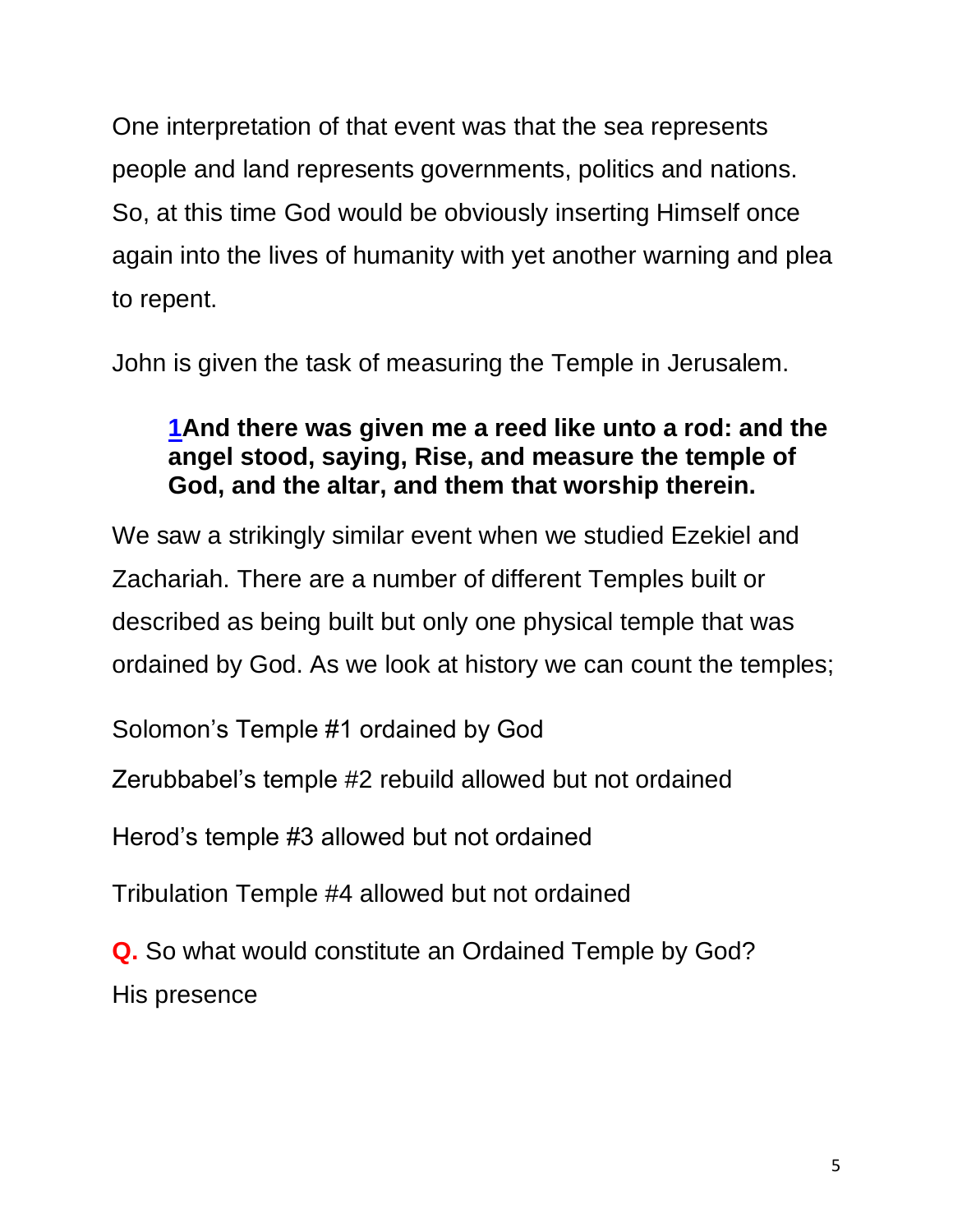We know that God's Presence was in the Tent of Meeting the traveling Tent of meeting that moved with Israel after fleeing from Egypt. The Tent of meeting was authorized and sanctified by God's presence but He did not abide there as He would in the Temple. Solomon built and dedicated the only authorized and ordained Temple. We also know that God's Presence left that temple before Nebuchadnezzar destroyed it. We learned this in

#### *Ezekiel 10:18 Then the glory of the LORD departed from off the threshold of the house, and stood over the cherubims.*

I find no place in scripture that the presence of God returns to any earthly Temple save one.

There appears to be yet a fourth temple that will be built in Jerusalem that is allowed by God but not ordained. Even though not ordained or not having God's presence in this  $4<sup>th</sup>$  temple the audacity of the Anti-Christ to presume he could enter the Holy of Holies and declare himself to be God is worthy of the full-throated response from God.

**Q.** There is yet another Temple that is not only ordained by God but exists today; Can anyone tell us where that Temple is located?

> *2 Corinthians 6:16 And what agreement hath the temple of God with idols? for ye are the temple of the living God; as*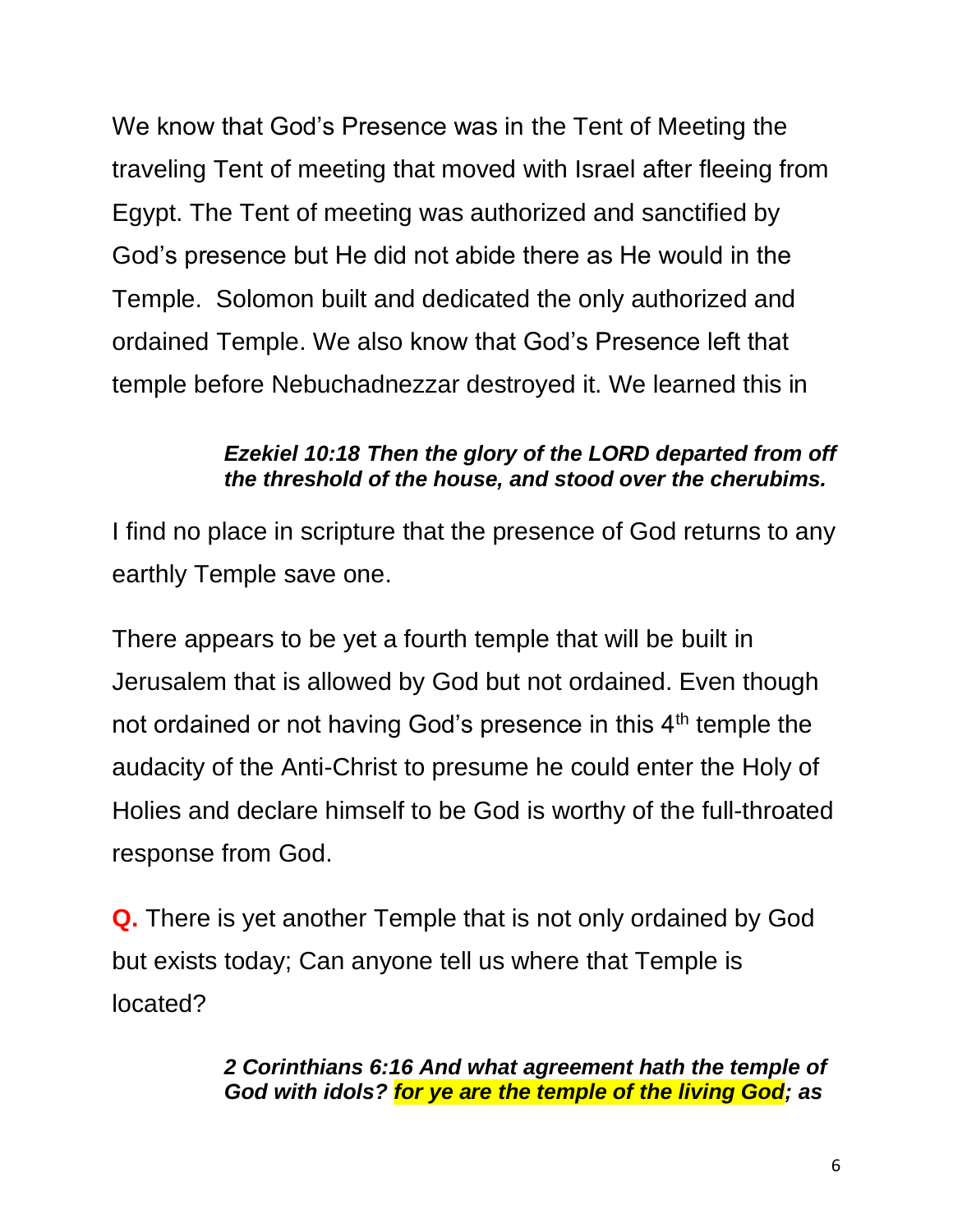*God hath said, I will dwell in them, and walk in them; and I will be their God, and they shall be my people. (Emphasis mine)*

**Q.** Again, what does it take for a Temple to be ordained by God?

God dwelling in that Temple.

The Church that Jesus Christ created and ordained with His Presence is made up of only the believers. It goes by several names: The Body of Christ, The Bride of Christ, The Church. God's presence is in those believers through His Holy Spirit. That residence by God makes each believer an ordained Temple of God.

> *1 Corinthians 3: [16K](https://biblehub.com/1_corinthians/3-16.htm)now ye not that ye are the temple of God, and that the Spirit of God dwelleth in you?*

*1 Corinthians 6: [19W](https://biblehub.com/1_corinthians/6-19.htm)hat? know ye not that your body is the temple of the Holy Ghost which is in you, which ye have of God, and ye are not your own? [20F](https://biblehub.com/1_corinthians/6-20.htm)or ye are bought with a price: therefore glorify God in your body, and in your spirit, which are God's.*

We will get into this more when we get toward the end of Revelation but back to the measuring of this temple of the Tribulation Times.

**[2B](https://biblehub.com/revelation/11-2.htm)ut the court which is without the temple leave out, and measure it not; for it is given unto the Gentiles: and the holy city shall they tread under foot forty** *and* **two months.**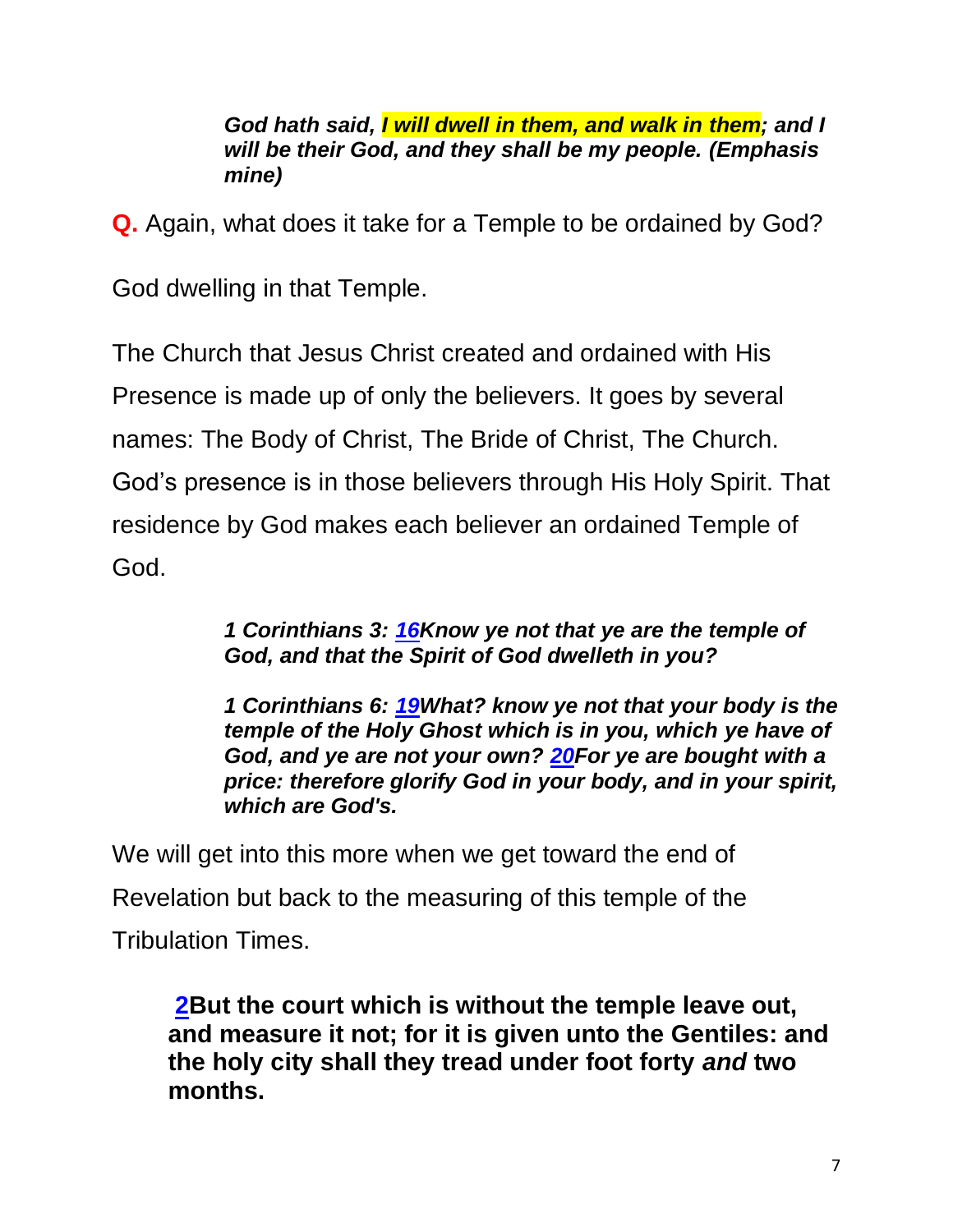*Luke 21:24 And they shall fall by the edge of the sword, and shall be led away captive into all nations: and Jerusalem shall be trodden down of the Gentiles, until the times of the Gentiles be fulfilled. (Emphasis mine)*

This description could be of a physical nature or a spiritual nature. Let's examine it as a physical structure first.

The outer part is designated for the Gentiles; non-Jewish, nonbelievers. This part is reserved for the non-Jewish unbeliever to be "tread under foot" for  $3\frac{1}{2}$  years.

In this physical rendition of this verse the nation of Israel under its Ultra-Orthodox religious leaders will rebuild the temple either on what is called the Temple Mount which now houses the Dome of the Rock or a site that is found to be the otherwise real former location of the Temple. Either way under this interpretation the temple will be built; the furnishings minus the Arch of the Covenant will be put in what is called the "Holy Place" and worship will resume after 2000 years with the notable absence of God in the temple.

Now we will consider the Spiritual version of what these verses speak of. On the Spiritual side this is a metaphor that represents the Church big "C". There are people from all nations that belong to this big C Church. Not from all religions as many religions are anti-God but all True Believers in a Christ centered relationship.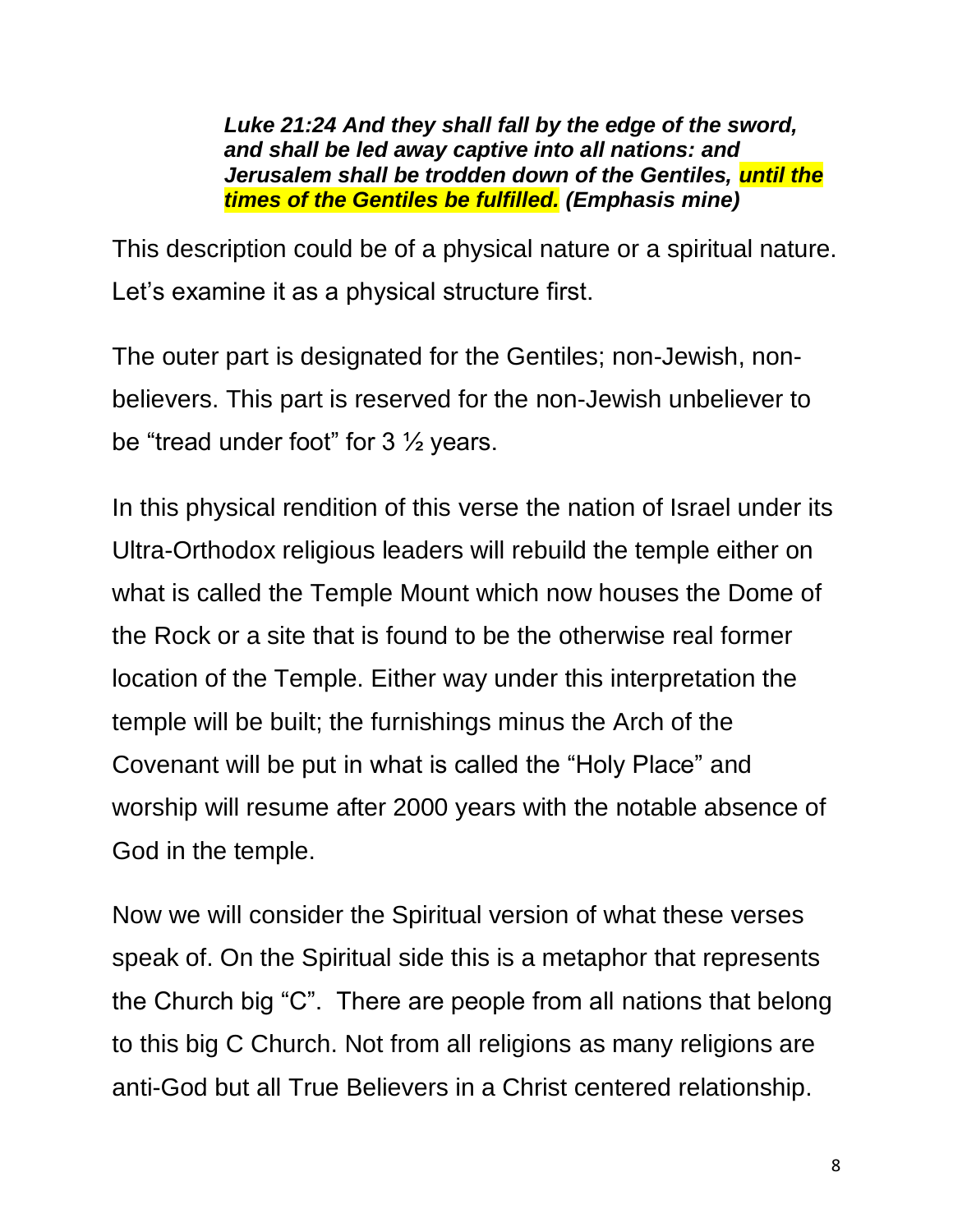This Temple is in fact the Body of Christ that we refer to as a collective of Believers, the CHURCH.

#### *1 Corinthians 12: 27Now ye are the body of Christ, and members in particular.*

From vs 1 and on God is speaking of that collective and our ability to worship Him in Spirit and Truth. John is told to measure so in a sense it is to "judge" where this big C Church is. We saw part of that judgement in Chapters 1 to 3 with the letters to the Seven Churches. These 7 Churches were a metaphor for the entire Body of Christ or Church, likely over the 2000 years of the Church's existence, and it revealed that some were walking in God's Truth and obedient to God's Truth yet others were falling short, some drastically short.

The term used to describe those who fall short is the "outer court" or "court of the gentiles". When we see that term, we can substitute for our understanding the term "the world". So, the question to ask is which do you walk in, the "world" or "Christ"?

To further understand this problem within churches/religions of today each letter we saw, it ends with a comment to each person within that church perhaps.

> *Revelation 2:7 He that hath an ear, let him hear what the Spirit saith unto the churches; To him that overcometh will*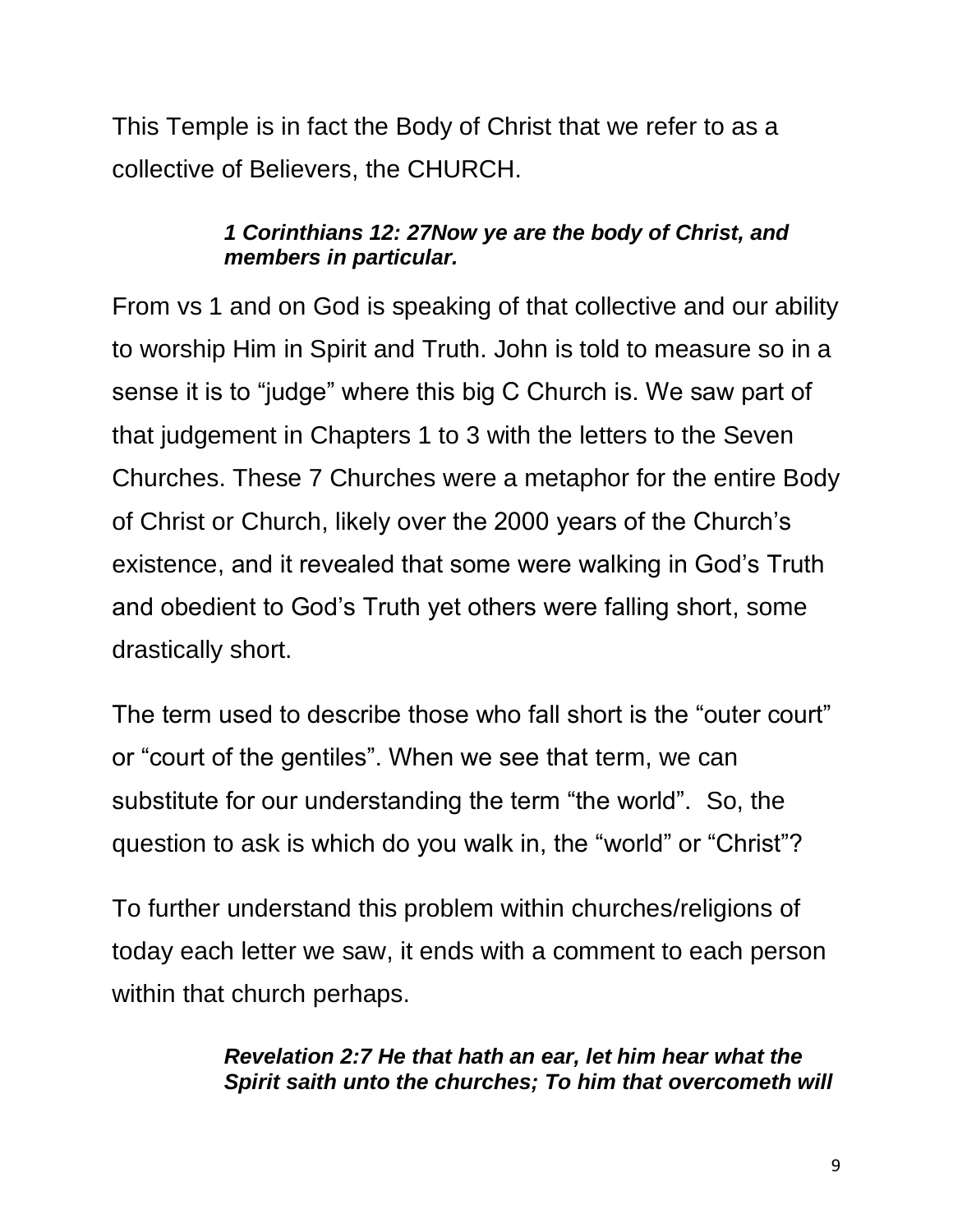#### *I give to eat of the tree of life, which is in the midst of the paradise of God.*

The challenge to the churches is not to the group but to each person in that group. "He that hath an ear" is a single person not the group. Not a single denomination or separate church is given the opportunity to eat of the tree of life; no church can save you, only Christ and His Blood. So, as you see it is not a church that will eat of the tree of life but the individual believer. Likewise for the nominal or unrepentant sinner it is not an organization that will be left out it is the individual sinner.

#### *Ephesians 2: [8F](https://biblehub.com/ephesians/2-8.htm)or by grace are ye saved through faith; and that not of yourselves: it is the gift of God: [9N](https://biblehub.com/ephesians/2-9.htm)ot of works, lest any man should boast. [10F](https://biblehub.com/ephesians/2-10.htm)or we are his workmanship, created in Christ Jesus unto good works, which God hath before ordained that we should walk in them.*

So, in the context of these first two verses in Revelation 11, those nominal (CINO) Christians in Name Only, or token Christians and non-Christians or unbelievers that fall short would be considered the outer court IE court of the gentiles, in this metaphor and those within the walls of the Temple would be considered the True Christ Believers, who as we said are Born Again by the Blood of Christ.

**Q.** Are there Christians; those who have asked Jesus into their lives perhaps on mental level-mental assent, not a heart level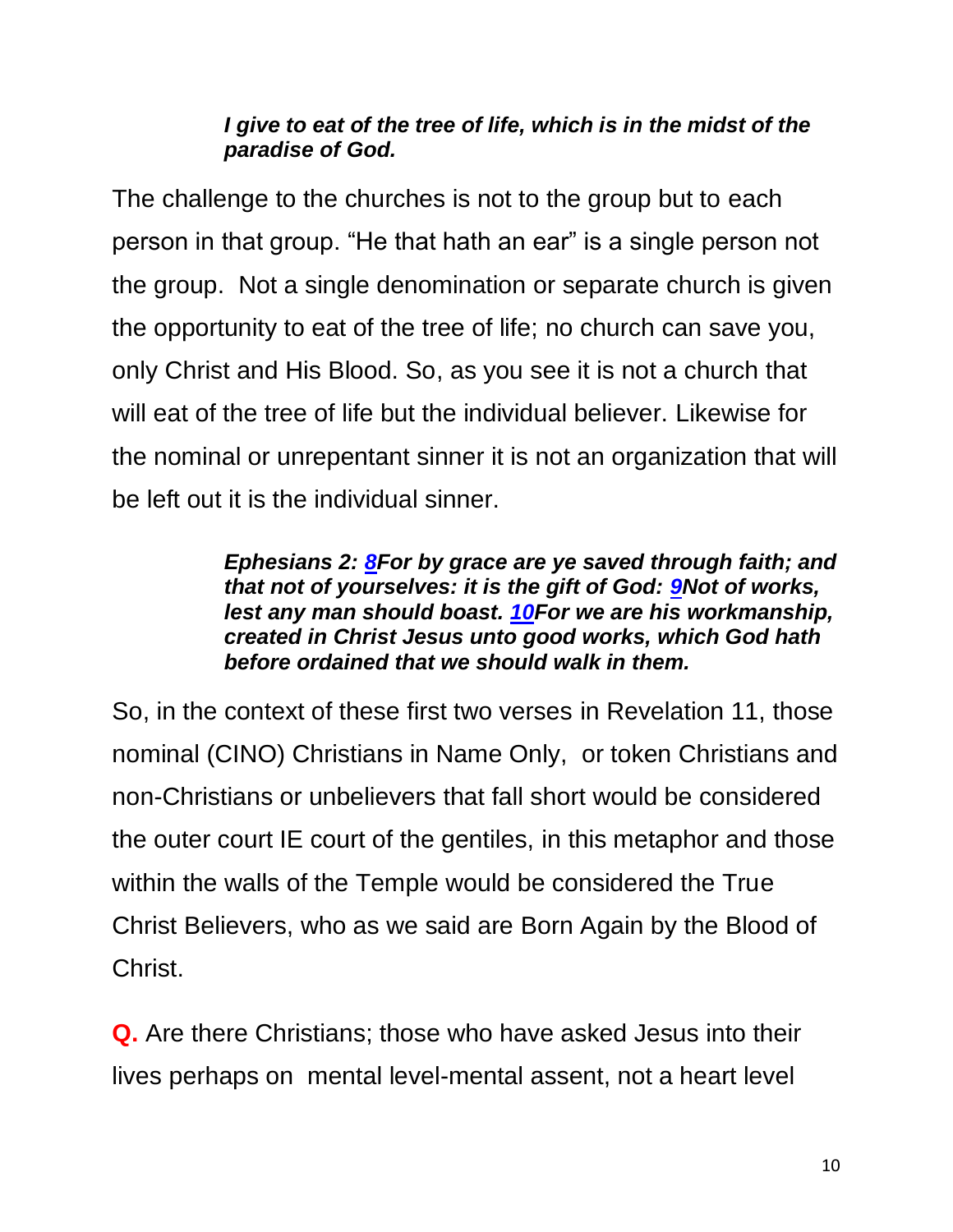and walks as the world and not in obedience to Christ; backslider, failing in obedience? Have they lost their salvation? Did they ever have salvation?

> *John 10: [26B](https://biblehub.com/john/10-26.htm)ut ye believe not, because ye are not of my sheep, as I said unto you. [27M](https://biblehub.com/john/10-27.htm)y sheep hear my voice, and I know them, and they follow me: [28A](https://biblehub.com/john/10-28.htm)nd I give unto them eternal life; and they shall never perish, neither shall any man pluck them out of my hand. [29M](https://biblehub.com/john/10-29.htm)y Father, which gave them me, is greater than all; and no man is able to pluck them out of my Father's hand. [30I](https://biblehub.com/john/10-30.htm) and my Father are one.*

It is quite clear in John 10:26 that if you do not believe you are not saved, *…."ye are not of my sheep"…* Meaning: unsaved destined for hell and the Lake of Fire at the Great White Throne Judgement.

However, in John 10:27 Jesus says that His sheep: meaning believers, *"hear my voice and I know them and they follow me:"* Jesus continues that He gives them eternal life, *"and they shall never perish, neither shall any man pluck them out of my hand".*

Lest we be confused by the term **"man"** in John 10:27 here is the definition of that term in the Greek.

Transliteration: tis Phonetic Spelling: (tis) Definition: a certain one, someone, anyone Usage: any one, some one, a certain one or thing.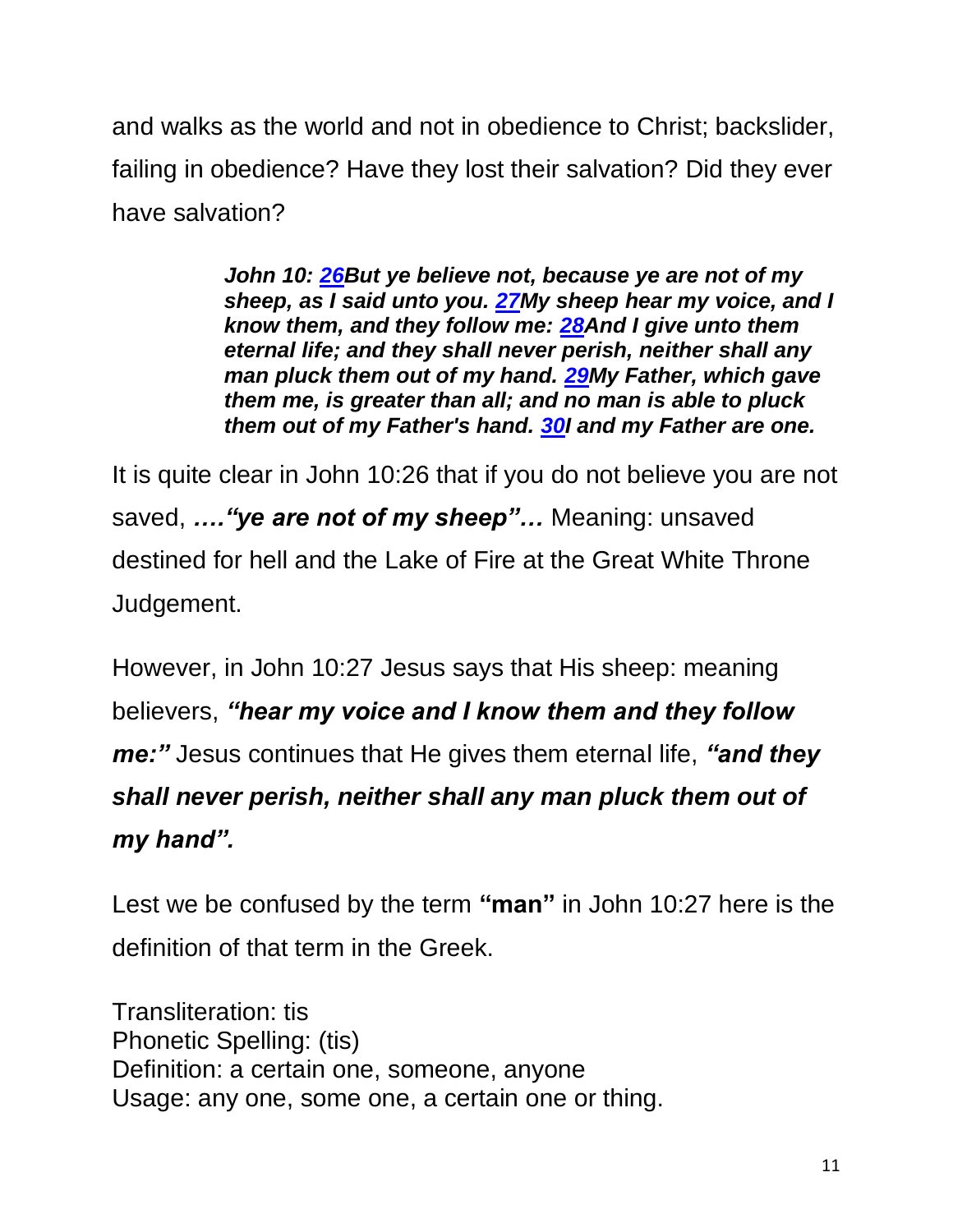We see that it refers to "anyone, someone a certain one or thing. That covers all of mankind and all of God's created beings IE: Satan. No one or nothing can take a believer away from Jesus. This statement is guaranteed by God the Father in John 10:29-30:

#### *[29M](https://biblehub.com/john/10-29.htm)y Father, which gave them me, is greater than all; and no man is able to pluck them out of my Father's hand. [30I](https://biblehub.com/john/10-30.htm) and my Father are one. (emphasis mine)*

What are some of the signs that we would know someone is not a believer?

#### *1 John 2:15 Love not the world, neither the things that are in the world. If any man love the world, the love of the Father is not in him.*

I am as guilty as anyone in giving lip service to obedience to God and need to repent and walk in obedience to God. Those that reject Christ and/or walk in disobedience are of the "world".

#### *Revelation 2:26 And he that overcometh, and keepeth my works unto the end, to him will I give power over the nations:*

*Revelation 14:8 And there followed another angel, saying, Babylon is fallen, is fallen, that great city, because she made all nations drink of the wine of the wrath of her fornication.*

Babylon here can be a metaphor for the unbelieving people that make up a vast majority of the nations of this world. Babylon can also depict the fallen Jerusalem in all of her sin. It can also refer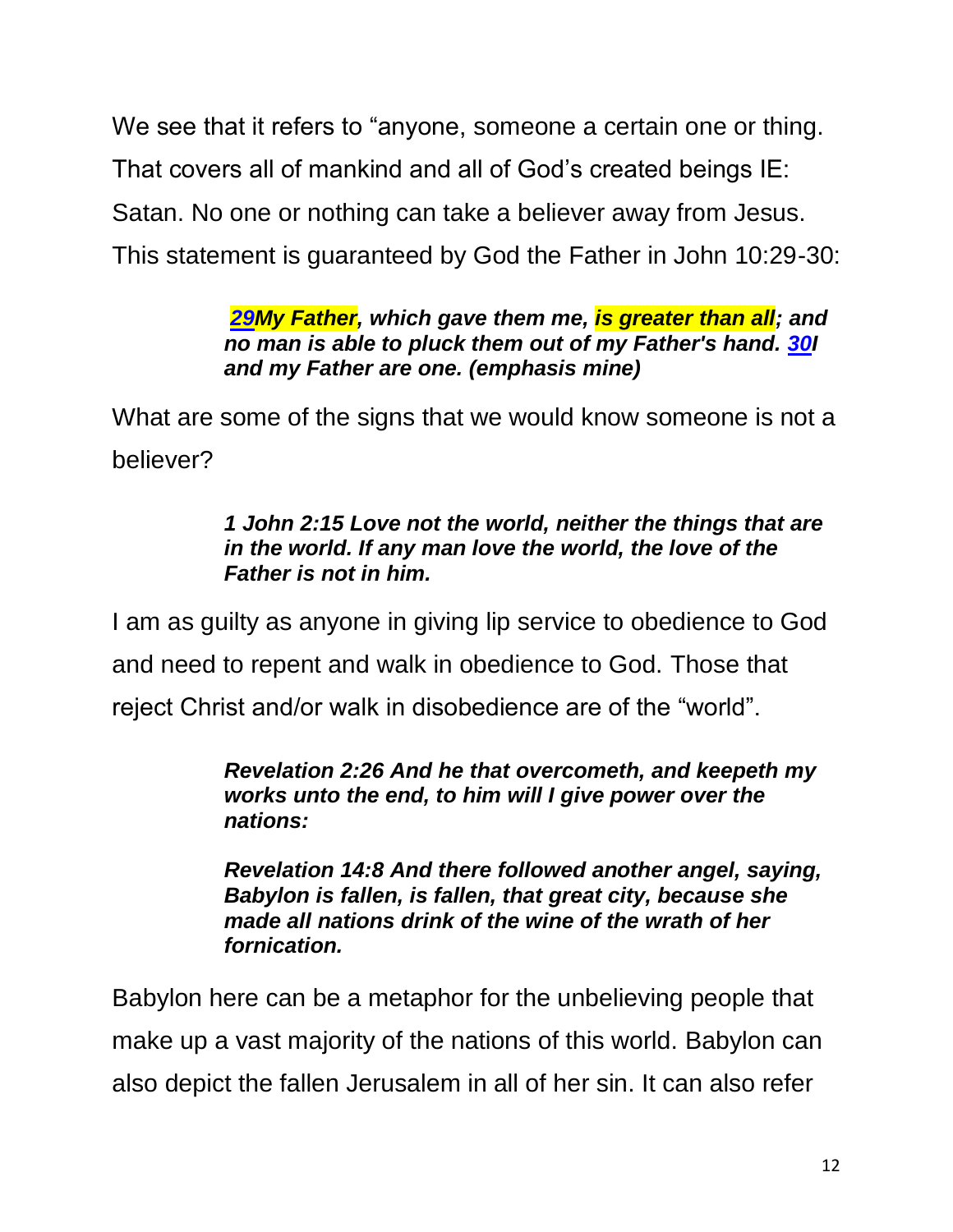to the apostate church which is more worldly than believing and is trodden down by the world of unbelievers that hate God.

And lastly it can represent a rebuilt Babylon where the Anti-Christ may well set up his worldwide headquarters.

> *Revelation 16:19 And the great city was divided into three parts, and the cities of the nations fell: and great Babylon came in remembrance before God, to give unto her the cup of the wine of the fierceness of his wrath.*

*Revelation 18:23 And the light of a candle shall shine no more at all in thee; and the voice of the bridegroom and of the bride shall be heard no more at all in thee: for thy merchants were the great men of the earth; for by thy sorceries were all nations deceived.*

Those words are pretty specific to point to what was known as Babylon located in Iraq current day.

I think to metaphorize everything here and not consider John actually measuring a structure would be perhaps naïve but at the same time I think we need to seriously consider our own Spiritual and physical walk with Christ on a moment-by-moment basis and repent of those things we know are clearly out of bounds. The potential catastrophic loss of rewards is too great to allow; God is calling us to obedience to His Word.

**[3A](https://biblehub.com/revelation/11-3.htm)nd I will give** *power* **unto my two witnesses, and they shall prophesy a thousand two hundred** *and* **threescore days, clothed in sackcloth.**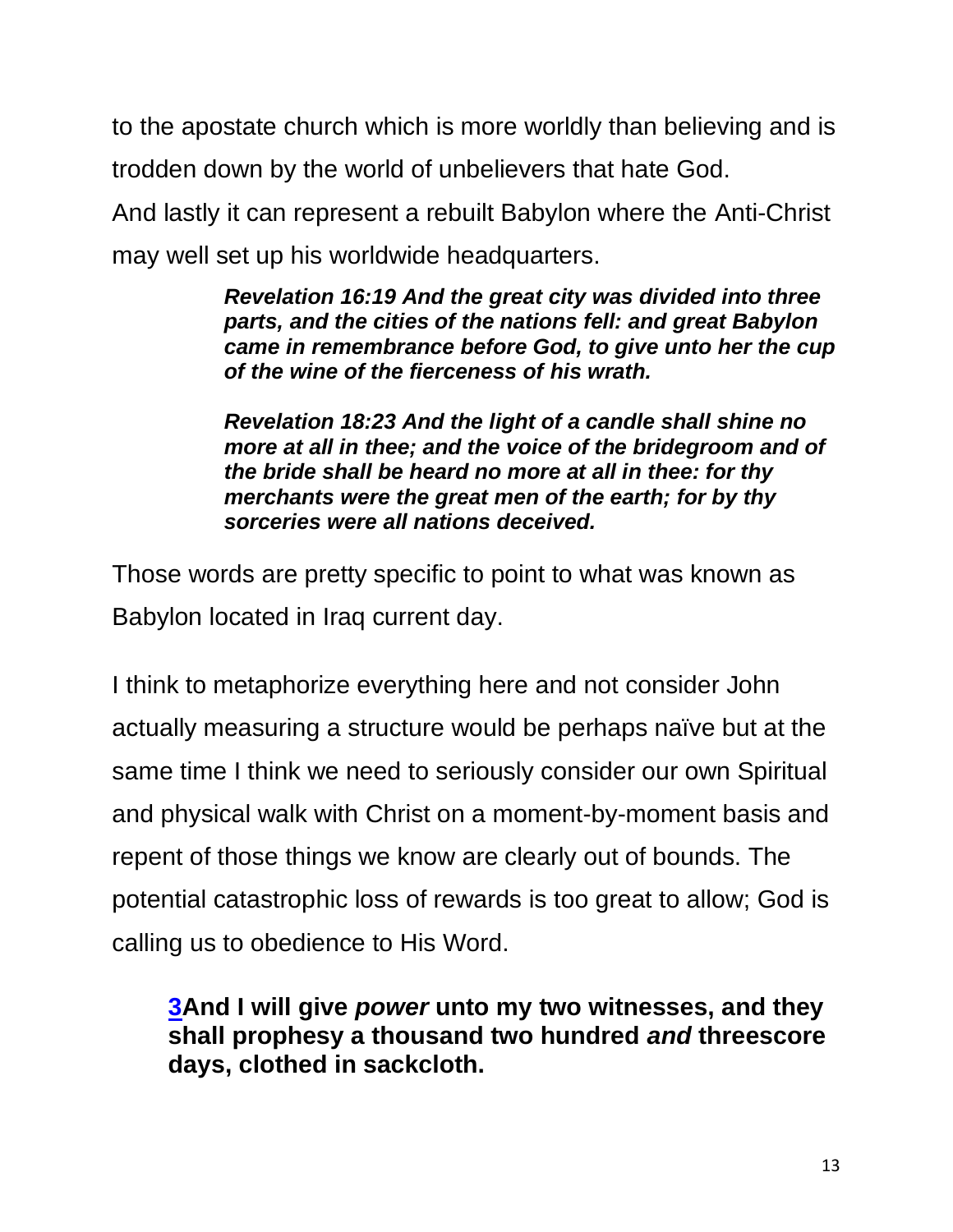The two witnesses are given great power to stop rain and intervene in peoples live in immense ways. They will do this for 3  $\frac{1}{2}$  years all the time wearing sackcloth.

# **Sackcloth**

SACK'CLOTH, n. *sack and cloth.* Cloth of which sacks are made, coarse cloth. This word is chiefly used in Scripture to denote a cloth or garment worn in mourning, distress, or mortification.

There is of course great interest and discussion as to who these two witnesses are. On the physical side of understanding these verses we can see that they are two men held in high esteem by God. Many believe them to be Moses and Elijah, both of whom were on the Mount of Transfiguration with Jesus. Moses died but his grave seems to be missing;

> *Deuteronomy 34: <sup>5</sup> And Moses the servant of the LORD died there in Moab, as the LORD had said. <sup>6</sup> He buried him[\[a\]](https://www.biblegateway.com/passage/?search=Deuteronomy+34&version=NIV#fen-NIV-5846a) in Moab, in the valley opposite Beth Peor, but to this day no one knows where his grave is.*

We know Elijah was in a sense raptured or caught up to heaven without dying.

> *2 Kings 2: <sup>6</sup> Then Elijah said to him, "Stay here; the LORD has sent me to the Jordan."*

*And he replied, "As surely as the LORD lives and as you live, I will not leave you." So the two of them walked on.*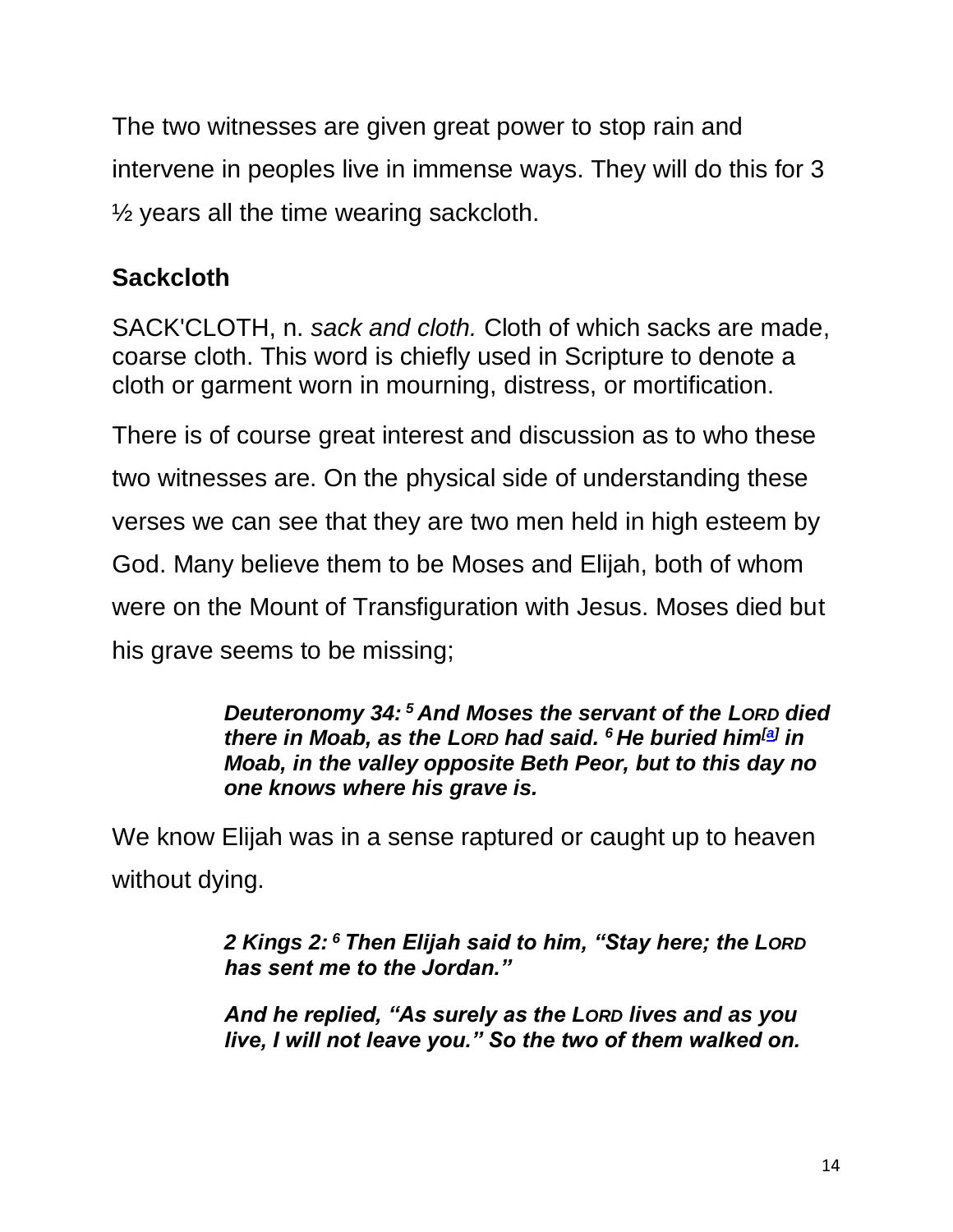*<sup>7</sup> Fifty men from the company of the prophets went and stood at a distance, facing the place where Elijah and Elisha had stopped at the Jordan. <sup>8</sup> Elijah took his cloak, rolled it up and struck the water with it. The water divided to the right and to the left, and the two of them crossed over on dry ground.*

*<sup>9</sup> When they had crossed, Elijah said to Elisha, "Tell me, what can I do for you before I am taken from you?"*

*"Let me inherit a double portion of your spirit," Elisha replied.*

*<sup>10</sup> "You have asked a difficult thing," Elijah said, "yet if you see me when I am taken from you, it will be yours otherwise, it will not."*

*<sup>11</sup> As they were walking along and talking together, suddenly a chariot of fire and horses of fire appeared and separated the two of them, and Elijah went up to heaven in a whirlwind. <sup>12</sup> Elisha saw this and cried out, "My father! My father! The chariots and horsemen of Israel!" And Elisha saw him no more. Then he took hold of his garment and tore it in two.*

Enoch was the only other human according to the Bible that was

taken up prior to death.

*Genesis 5: [21A](https://biblehub.com/genesis/5-21.htm)nd Enoch lived sixty and five years, and begat Methuselah: [22A](https://biblehub.com/genesis/5-22.htm)nd Enoch walked with God after he begat Methuselah three hundred years, and begat sons and daughters: [23A](https://biblehub.com/genesis/5-23.htm)nd all the days of Enoch were three hundred sixty and five years: [24A](https://biblehub.com/genesis/5-24.htm)nd Enoch walked with God: and he was not; for God took him.*

So, who are the two witnesses? We don't know and so to speculate may be an act of futility. It really does not matter who they are, they belong to God and will do His Work.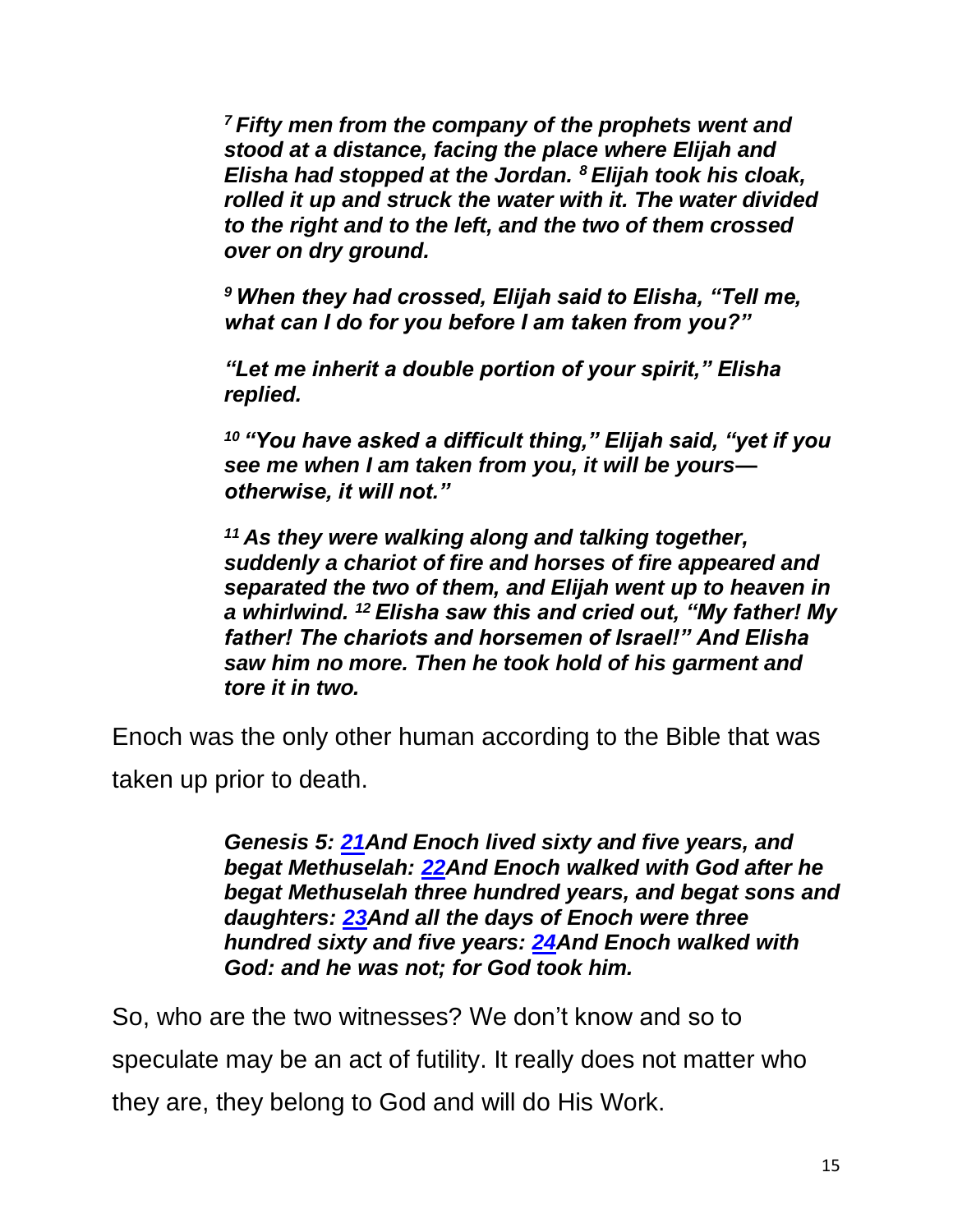One comment about Moses being one of them, the problem with Moses being one of the two witness is that they are killed. Moses has already been given his resurrected body either when Christ led the captives free at His Resurrection or at Rapture yet to come. In either case both occur before this event and Moses would not be able to die again, that would be a second death and we know what that means.

### **[4T](https://biblehub.com/revelation/11-4.htm)hese are the two olive trees, and the two candlesticks standing before the God of the earth.**

#### *Zechariah 4*

*The Two Olive Trees*

*[11T](https://biblehub.com/zechariah/4-11.htm)hen answered I, and said unto him, What are these two olive trees upon the right side of the candlestick and upon the left side thereof? [12A](https://biblehub.com/zechariah/4-12.htm)nd I answered again, and said unto him, What be these two olive branches which through the two golden pipes empty the golden oil out of themselves? [13A](https://biblehub.com/zechariah/4-13.htm)nd he answered me and said, Knowest thou not what these be? And I said, No, my lord. [14T](https://biblehub.com/zechariah/4-14.htm)hen said he, These are the two anointed ones, that stand by the Lord of the whole earth.*

I just can't get past the emphasis as to this being a real physical event that will occur in Jerusalem. To metaphorize the entire events described here in Revelation 11 again would be naïve; God requires us to take in the whole council of God. I believe there is enough evidence to point us to understand that even though we can see the spiritual nature of events we can also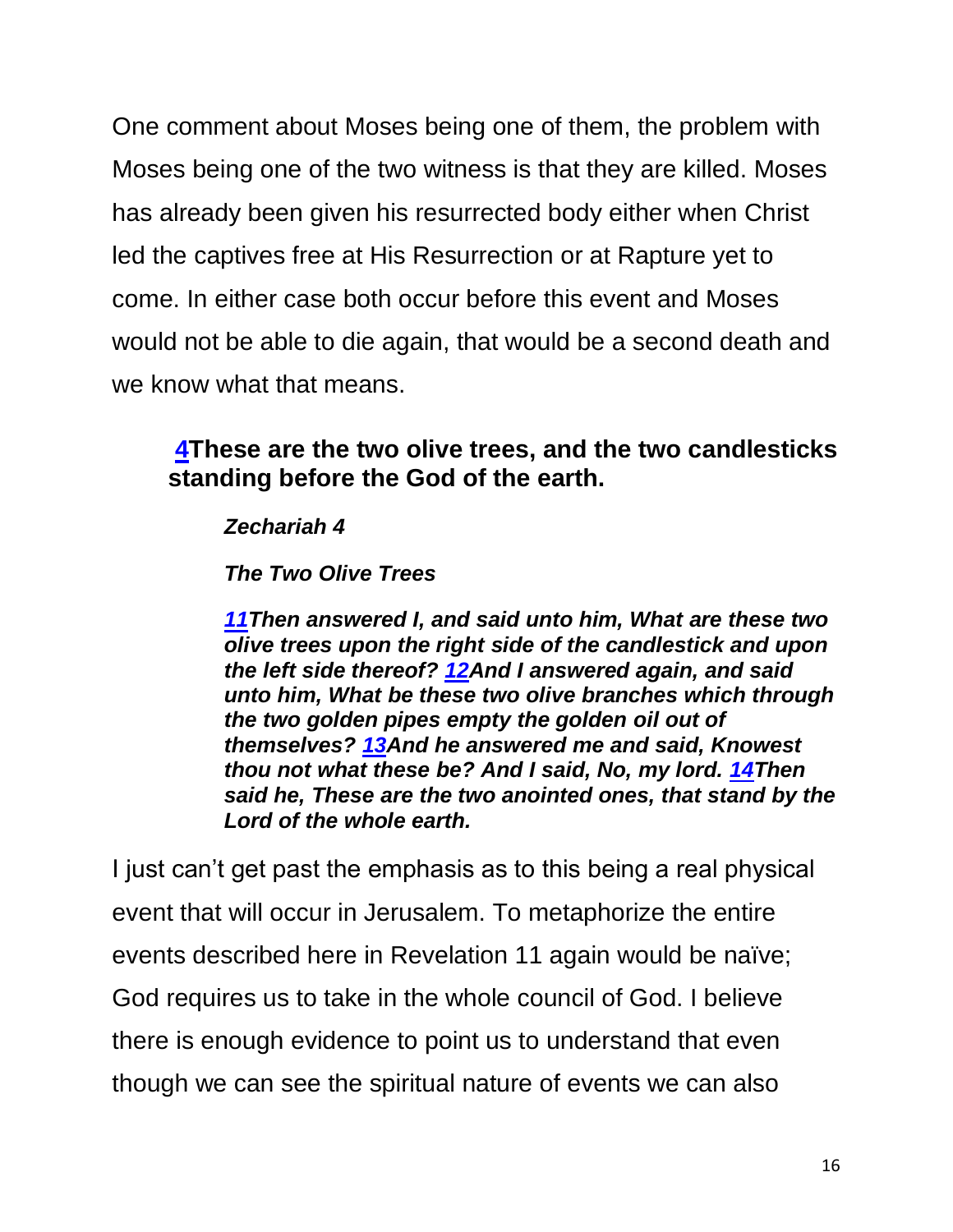understand that they are real events and will involve real chaos, death and destruction.

You will need to decide for yourselves as to what direction you lean. If you have Christ as your Lord and Savior it won't change that, it is only an opportunity to understand that God is Spirit and to fully understand Him we need to think in the Spirit as we view worldly events that He God describes in great detail.

### **[5A](https://biblehub.com/revelation/11-5.htm)nd if any man will hurt them, fire proceedeth out of their mouth, and devoureth their enemies: and if any man will hurt them, he must in this manner be killed.**

The spiritual significance is found in:

The Two Witnesses are out of bounds to Satan/the Anti-Christ the Beast at least for a time. They are given special powers of defense against mankind.

#### *Jeremiah 5: 14Wherefore thus saith the LORD God of hosts, Because ye speak this word, behold, I will make my words in thy mouth fire, and this people wood, and it shall devour them.*

The word of God can heal, or it can burn a person. The burning would occur at the conclusion of the Great White Throne Judgement at the end of the Millennial period. The goats as God describe them on His left will be cast into the Lake of Fire. So, if anyone were to stand against these two witnesses and in this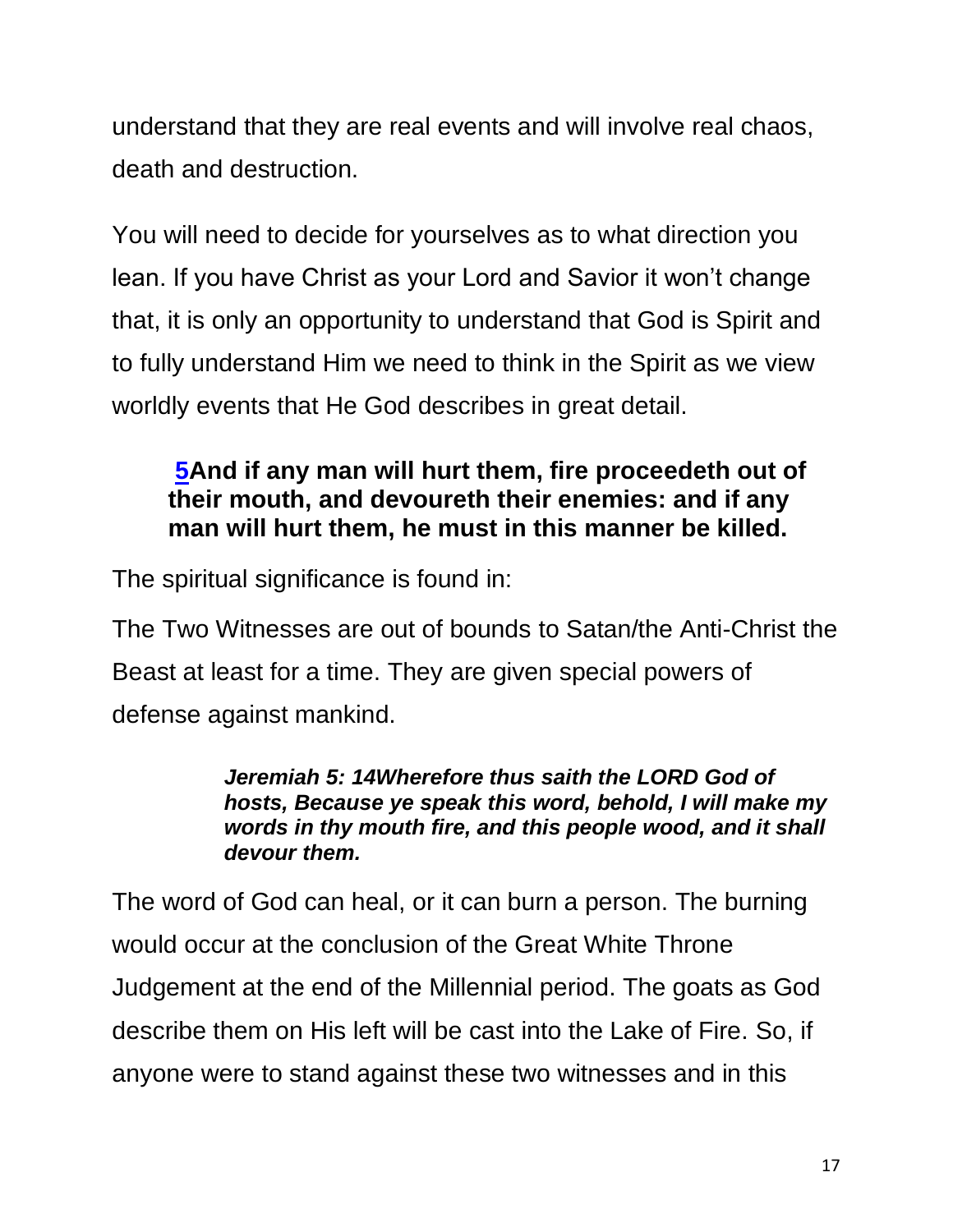context the two witnesses may represent either the Old and New Testament or the Law and the Prophets. Either way to stand against God is to invite a fire that will burn for eternity.

### **[6T](https://biblehub.com/revelation/11-6.htm)hese have power to shut heaven, that it rain not in the days of their prophecy: and have power over waters to turn them to blood, and to smite the earth with all plagues, as often as they will.**

Both Moses and Elijah were given these powers to one extent or another so metaphorically God can withhold blessings and extend curses or vice versa. They are given the ability to prophecy; prophecy can be either future telling or extolling the Word of God as both warnings and blessing.

To try to spiritualize this sentence is challenging as it appears to be quite physical in its process and outcome. Looking at this as a real event the witnesses have the ability to get everyone's attention by simply causing the rain to stop. In Israel as in most of the middle east there is a rainy season and a drier season, if there were no rain at all, catastrophic outcomes would occur. It is apparent that the two witnesses make it abundantly clear that they are given this power and so it is why the people hate them so much. They could give them rain, but they refuse to do so.

### **[7A](https://biblehub.com/revelation/11-7.htm)nd when they shall have finished their testimony, the beast that ascendeth out of the bottomless pit shall**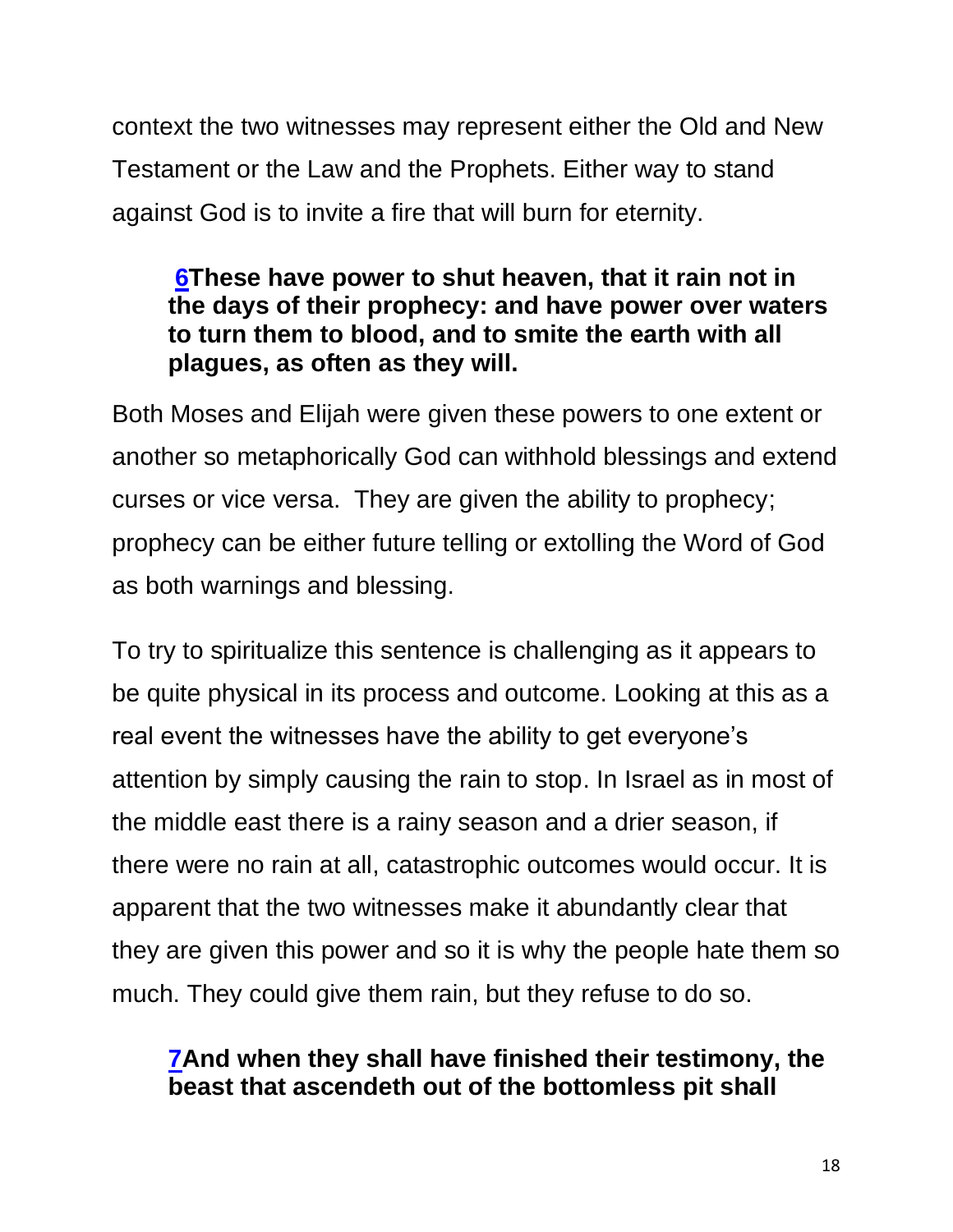### **make war against them, and shall overcome them, and kill them.**

On the allegory side of the equation the idea is put forth by some commentators that the Church has become so rejected that its testimony is almost nonexistent IE finished their testimony;

Jesus said something to this effect in Luke and is partly why some commentators put forth this idea of it speaking of the Church at large.

#### *Luke 18:8 I tell you that he will avenge them speedily. Nevertheless when the Son of man cometh, shall he find faith on the earth?*

Where God said "when they shall have finished their testimony" I believe it is referring to the two witnesses, not the church at large. Even though a Biblical case can be made that after rapture and the end of the church age the witness of the church will wane. That is borne out in Jesus statement in Luke 18:8.

Jesus knowing the beginning from the end is not so much posing a question as He is alerting us that the power of the church, after the rapture, will wain significantly on the earth. That is likely due to the limited number of Believers on the earth after the rapture. That number is 144,000 Believers on the earth at that time all from the tribes of Israel to begin with.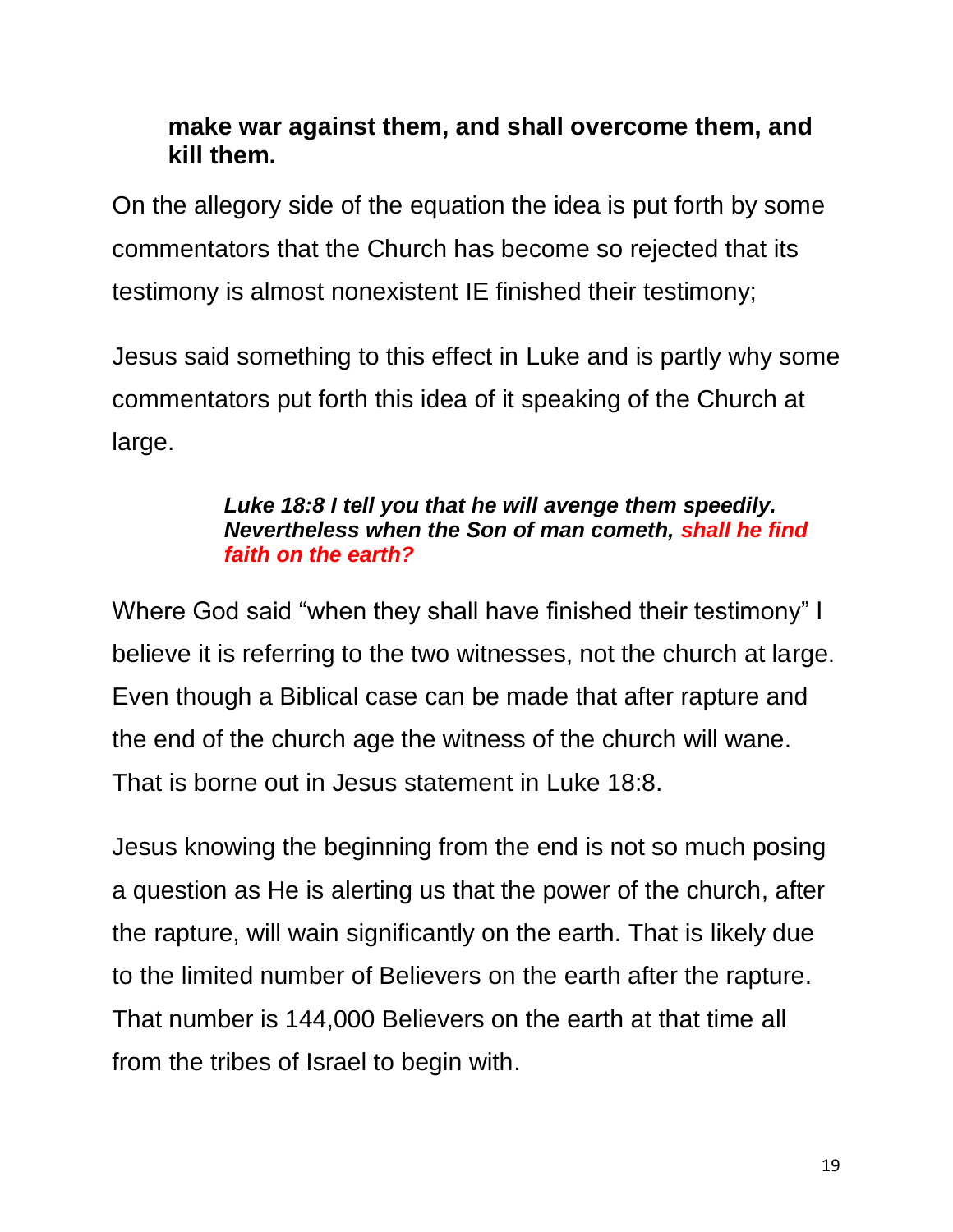#### **Q.** Will people be saved during the Tribulation?

*Revelation 7[:13A](https://biblehub.com/revelation/7-13.htm)nd one of the elders answered, saying unto me, What are these which are arrayed in white robes? and whence came they? [14A](https://biblehub.com/revelation/7-14.htm)nd I said unto him, Sir, thou knowest. And he said to me, These are they which came out of great tribulation, and have washed their robes, and made them white in the blood of the Lamb.* 

We don't know the number, but it appears as if many will come to a saving knowledge of Christ; many die from the earthquakes and diseases that we are studying about from the three judgments. "Seal, Trumpet and Bowl". Many will die at the hands of the Anti-Christ the Beast of Revelation.

Whether spiritually or physically this beast can be none other than Satan's puppet. On the allegorical side some consider this "beast" that ascends from the pit to be a description of a nation or conglomerate of nations that reject God and have fought against Him and now make war against anyone who calls on His Name. Their desire is to eradicate them from the earth much like Hitler desired to remove all Jews and Christians from the earth. As we saw from Got Questions the conglomeration is a platform of power worldwide that lifts these 10 horns to worldwide power. From within the 10 horns comes a small horn, this again is the Antichrist and through the power of Satan destroys or neuters the other horns, so they are mere puppets.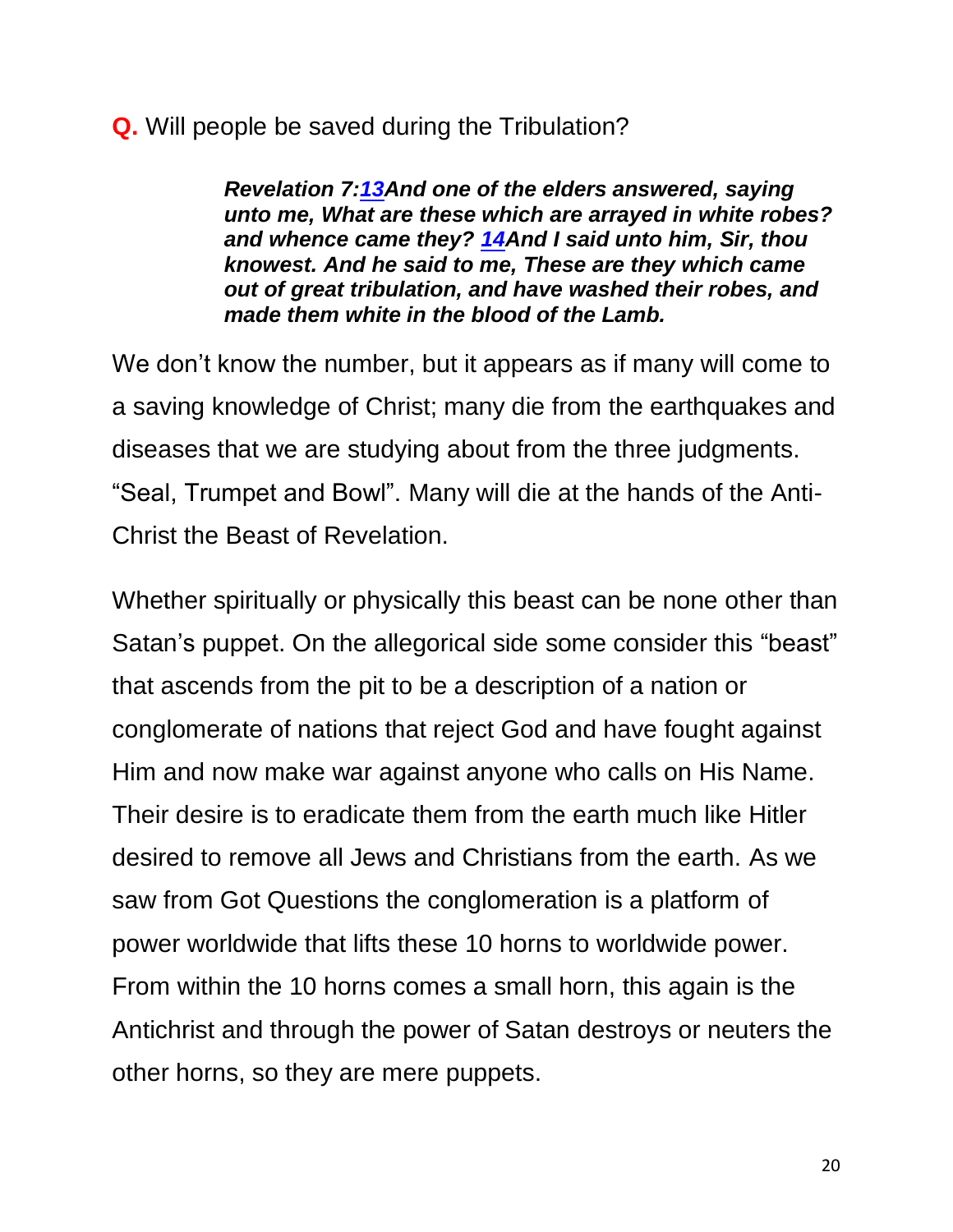*Daniel 7:7 [7A](https://biblehub.com/daniel/7-7.htm)fter this I saw in the night visions, and behold a fourth beast, dreadful and terrible, and strong exceedingly; and it had great iron teeth: it devoured and brake in pieces, and stamped the residue with the feet of it: and it was diverse from all the beasts that were before it; and it had ten horns. [8I](https://biblehub.com/daniel/7-8.htm) considered the horns, and, behold, there came up among them another little horn, before whom there were three of the first horns plucked up by the roots: and, behold, in this horn were eyes like the eyes of man, and a mouth speaking great things.*

This beast may take the form of Artificial Intelligence (AI) and is what many elites seek as a means of eternal life, and it is called "singularity". The joining of human and machine.

Back to the two witnesses after they have been killed by the Anti-Christ.

### **[8A](https://biblehub.com/revelation/11-8.htm)nd their dead bodies** *shall lie* **in the street of the great city, which spiritually is called Sodom and Egypt, where also our Lord was crucified.**

Here God defines what He is talking about in a spiritual sense when He refers to Sodom and Egypt in today's vernacular. He is referring to Jerusalem.

**Q.** But why Sodom and Egypt?

Likely due to both of them being a focal point of anti-God activity and hatred of His Chosen people the Israeli's. The evil that welled up in both of these locations brought destruction to them both. So,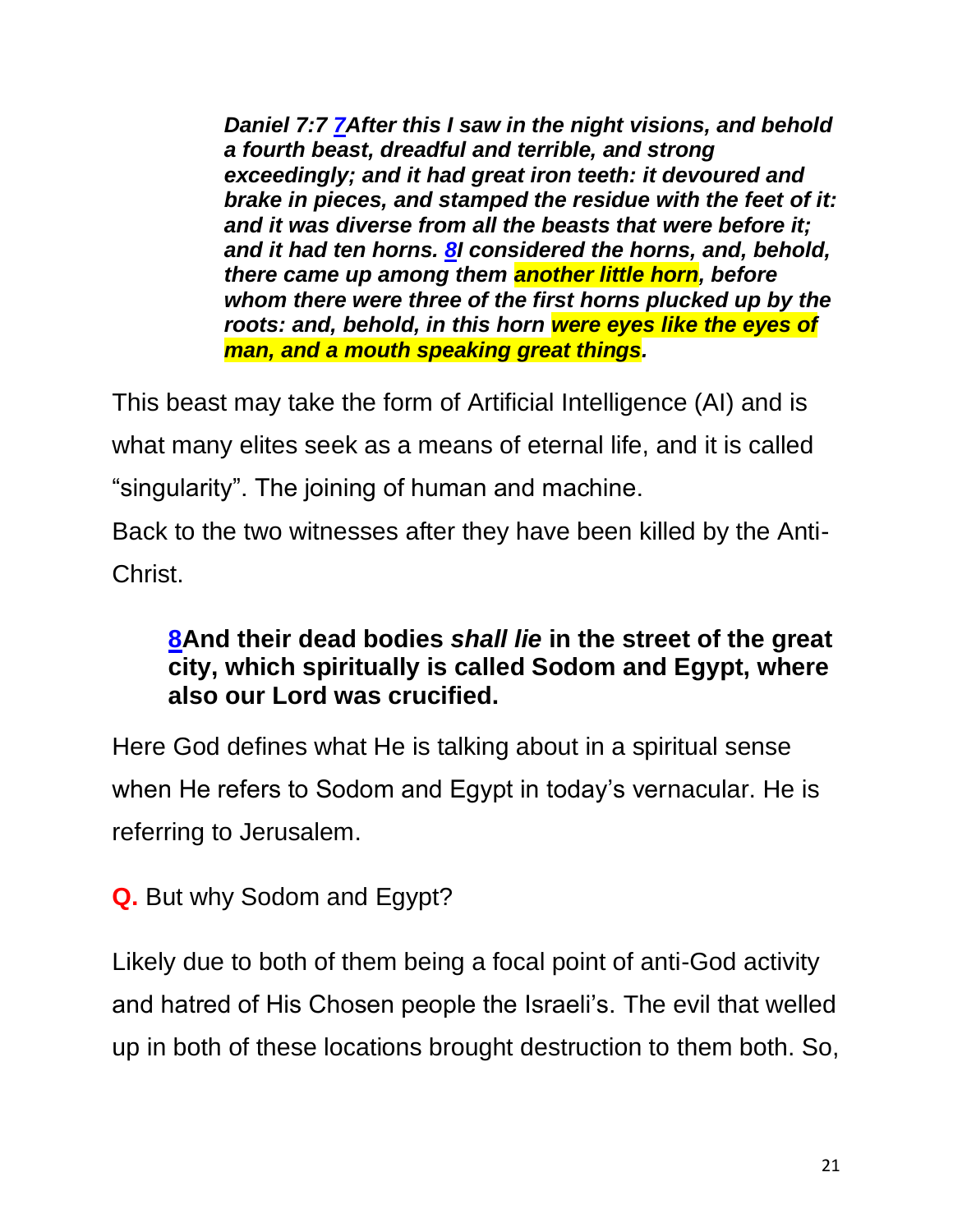God is warning Jerusalem that spiritual destruction is not far away.

### **[9A](https://biblehub.com/revelation/11-9.htm)nd they of the people and kindreds and tongues and nations shall see their dead bodies three days and an half, and shall not suffer their dead bodies to be put in graves.**

The term **"nations"** is usually reserved for two types of people; in the Old Testament it referred to people who were not decedents of Israel. In the New Testament it is usually a reference to people who are not "believers" in a general sense. It can refer to groups of people of a certain cultural allegiance as well; defined by states, countries or governments. The kindreds and tongues would like wise refer to those outside of either Israel/Hebrew or the Church that Christ built; these were in fact foreigners.

The world believes it would be an insult to Christians to not be buried and especially in this case where these two Prophets had brought such pain to the region and the earth. The world just does not understand God's doctrine of being "absent from the body is to be present with the Lord". There is a lot in that reference verse that we can look at, at another time.

Suffice it to say that there are two types of bodies that we will encounter with Christ. The one we have now is temporal but will not be totally abandoned but it will be wrapped in another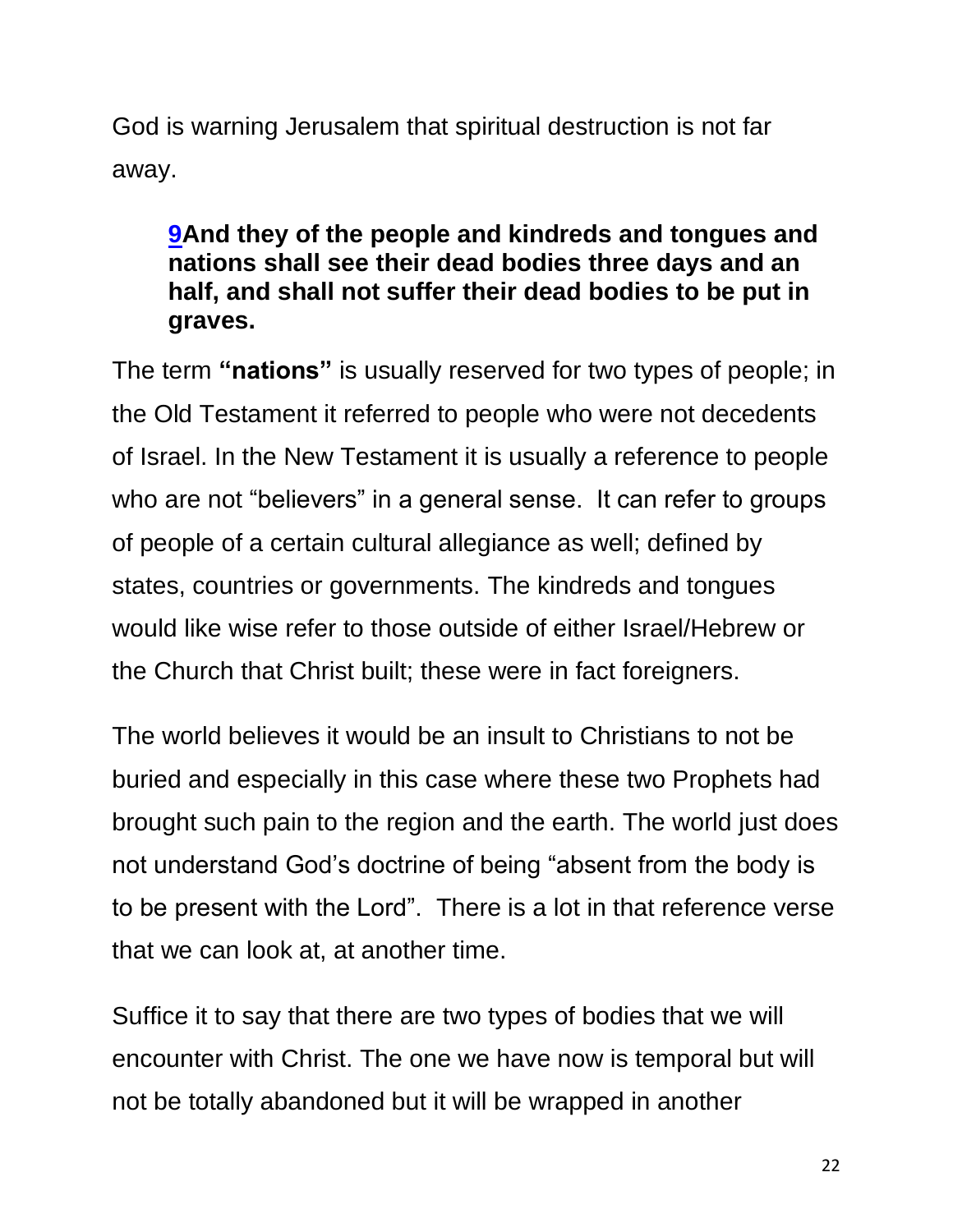covering just as Christ was wrapped in His Spiritual Body, still observable, still recognizable yet with an entirely different set of parameters to operate in other dimensions.

So, these two witnesses are laying there in the physical state with the bodies they were born in and grew in. They have not received their resurrected bodies yet. It this case the body is filled with fluids that begin to expand upon death. That causes the body to bloat. As the world watches this phenomenon comes upon the bodies of these two witnesses.

The idea of burial has a more functional reason than "religious". The body is given to stinketh upon death; those gases and fluids are meant to stay inside and when they escape they are as Charles Barkley calls body odor "odiferous".

### **[10A](https://biblehub.com/revelation/11-10.htm)nd they that dwell upon the earth shall rejoice over them, and make merry, and shall send gifts one to another; because these two prophets tormented them that dwelt on the earth.**

The idea of sending gifts is a Biblical notion under certain circumstances. As with most things' humans have taken a good thing to an extreme.

> *Ester 9:19 Therefore the Jews of the villages, that dwelt in the unwalled towns, made the fourteenth day of the month*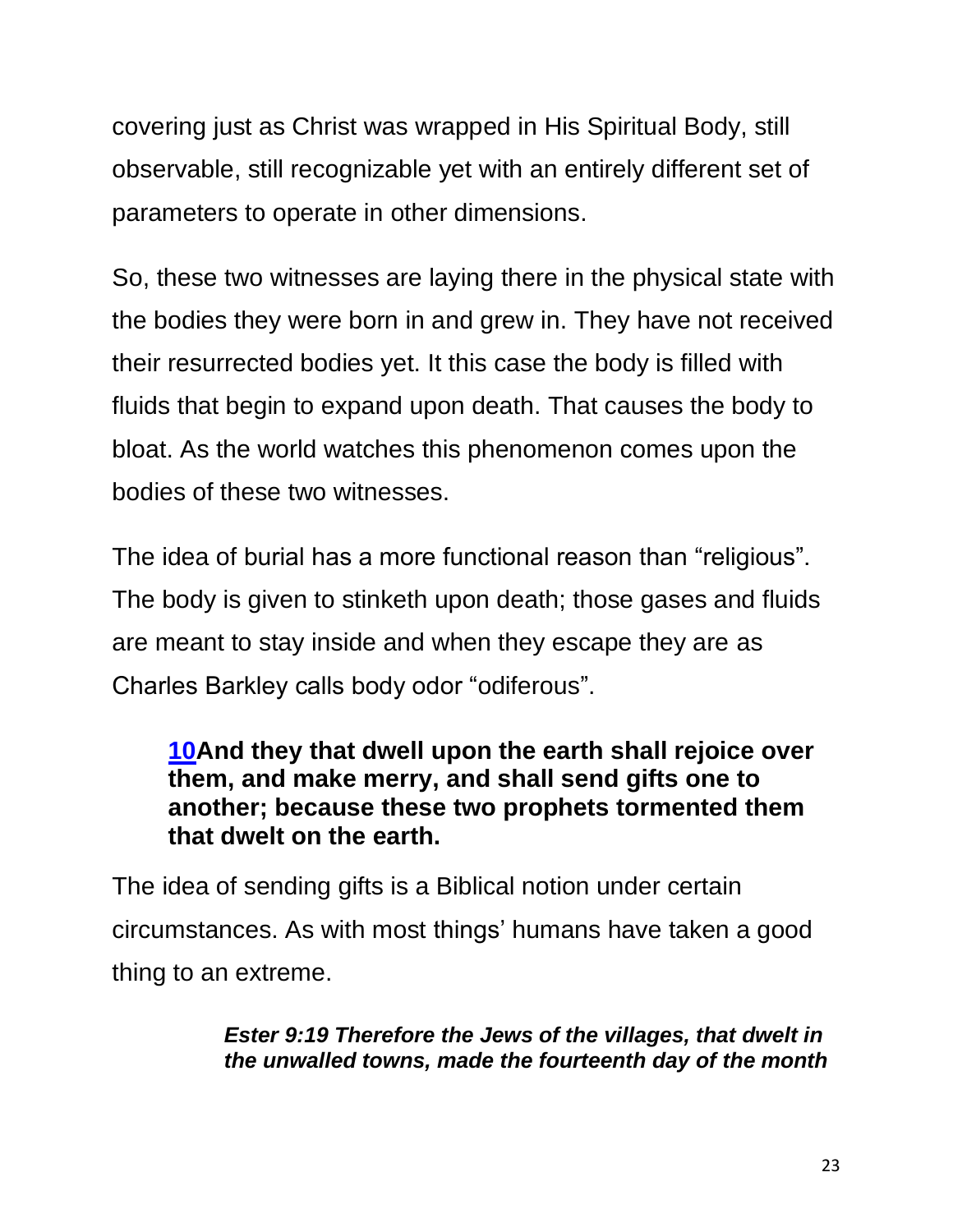*Adar a day of gladness and feasting, and a good day, and of sending portions one to another.*

*Ester 9:22 As the days wherein the Jews rested from their enemies, and the month which was turned unto them from sorrow to joy, and from mourning into a good day: that they should make them days of feasting and joy, and of sending portions one to another, and gifts to the poor.*

In a sense this becomes the earth's Christmas as to giving gifts in joy over death. As Christian we celebrate Christs Birth as a beginning of a new birth a new and everlasting life. These folks are exactly the opposite. The world rejoices at these deaths, the nation's revel in the death of these two tormentors; never mind that they were the final warning from God.

### **[11A](https://biblehub.com/revelation/11-11.htm)nd after three days and an half the Spirit of life from God entered into them, and they stood upon their feet; and great fear fell upon them which saw them.**

It does not tell us that at this point these two witnesses received their resurrected bodies. Once the body is dead it can be resurrected without receiving its resurrected body. The validation for this point are those that came back to life; they include Lazarus, Jairus' daughter, the son of the widow of Nain, Tabitha and Eutyches.

They all died again and experienced their resurrected bodies at either the point He led the captives free or at the Rapture. It is a small point but one to consider.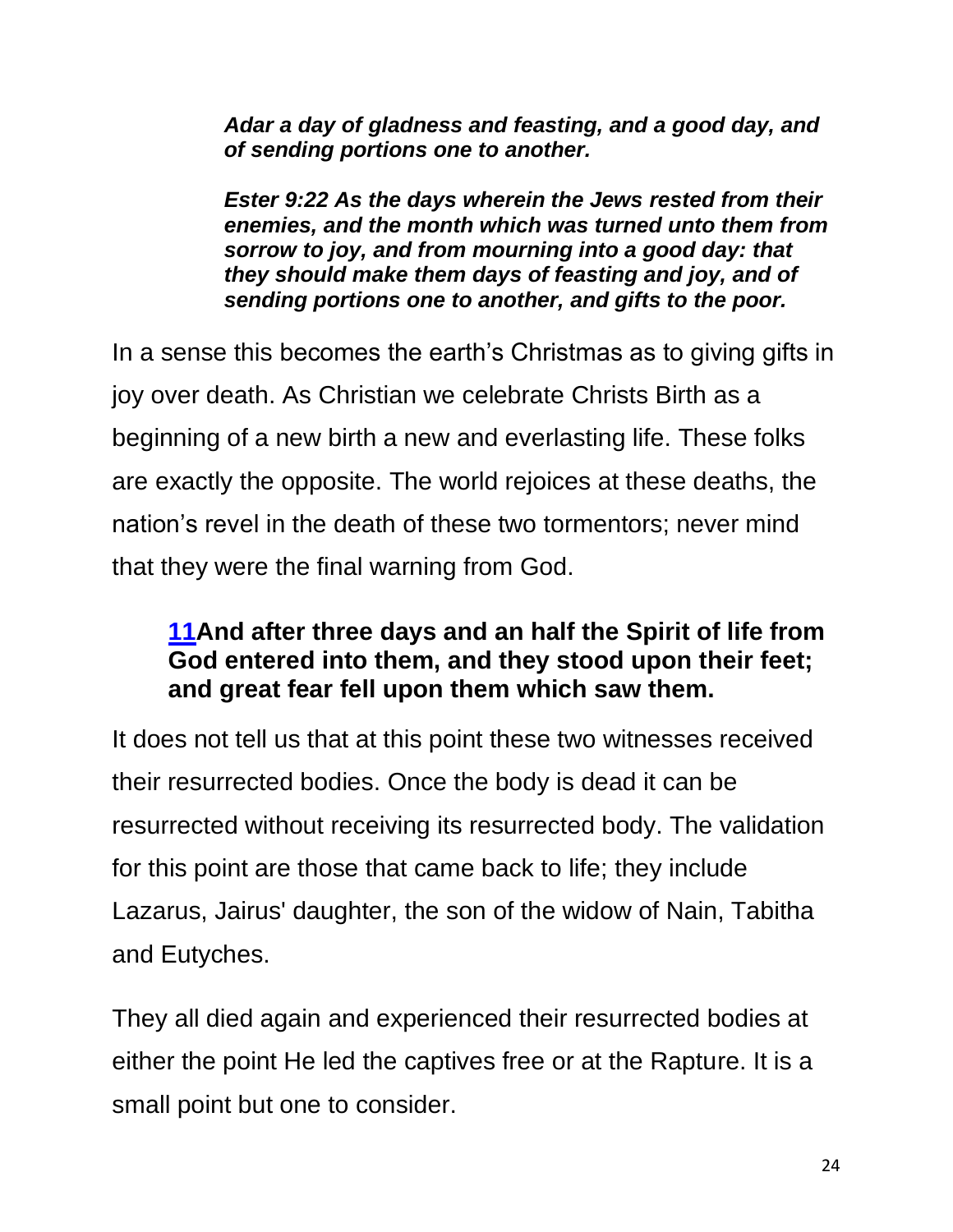### **[12A](https://biblehub.com/revelation/11-12.htm)nd they heard a great voice from heaven saying unto them, Come up hither. And they ascended up to heaven in a cloud; and their enemies beheld them.**

A point here is that they were seen in the physical. Also, their enemies beheld them, it is commonly believed that through technology that the entire world will see them, so it is likely that many inhabitants of the earth may be considered their enemies.

**[13A](https://biblehub.com/revelation/11-13.htm)nd the same hour was there a great earthquake, and the tenth part of the city fell, and in the earthquake were slain of men seven thousand: and the remnant were affrighted, and gave glory to the God of heaven.**

At the same hour; is a reference to the previous sentence in which the two witnesses were called to come up to heaven.

So, when this voice called them to come up to heaven within 60 minutes or during that event a great earthquake commenced; destroying a tenth part of the city.

We have discussed the idea that some commentators and pastors and teachers believe that Revelation is purely allegorical in nature and not a real event. When I see such demonstrative statements as these two sentences it is hard for me to comprehend how people can think this to be an allegory.

I am going to quote one such allegorical interpretation of vs 13.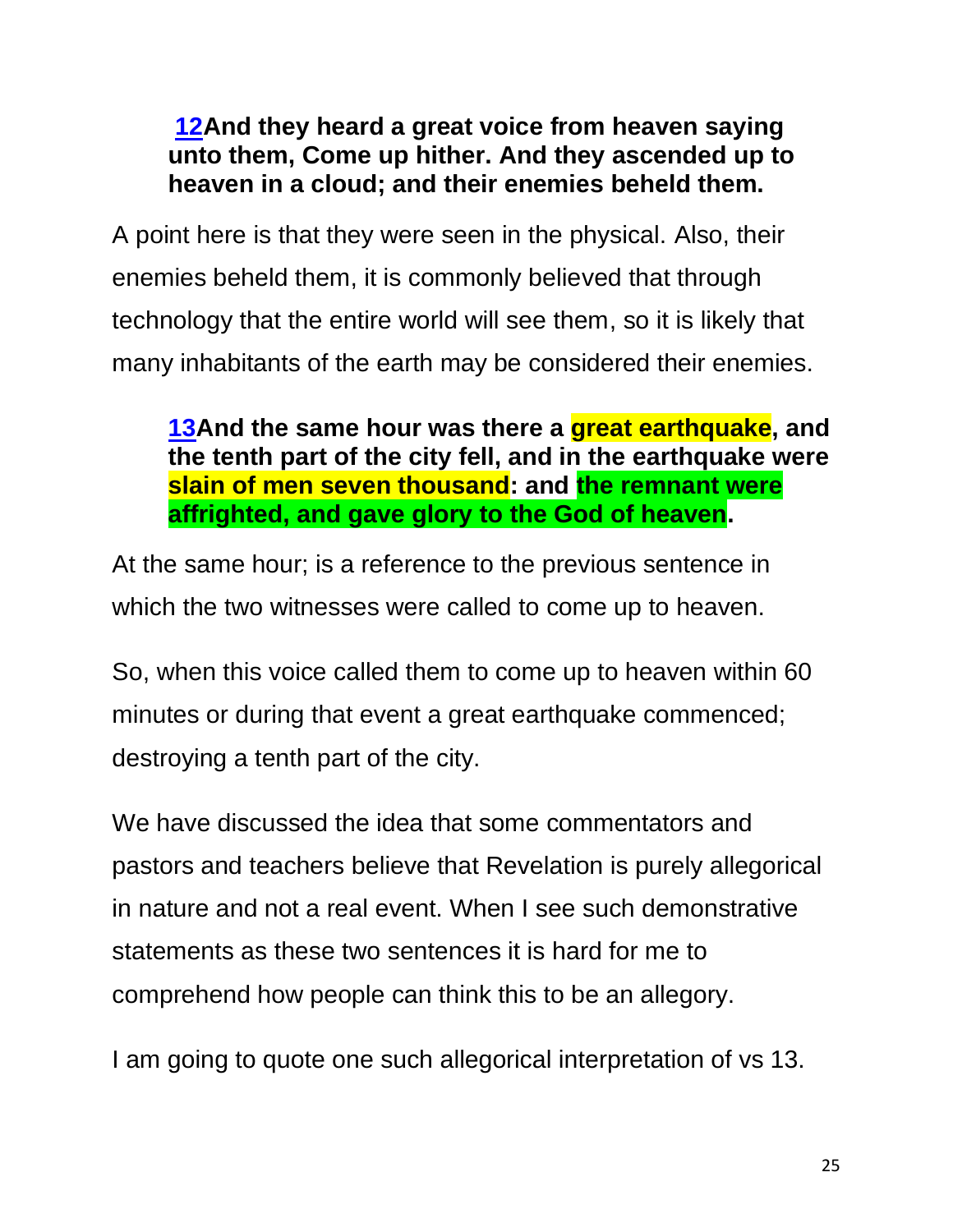*A great earthquake - Violent commotions among the persecutors, and revolutions of states.*

*Slain of men seven thousand - Many perished in these popular commotions.*

*The remnant were affrighted - Seeing the hand of God's judgments so remarkably stretched out.*

*Gave glory - Received the pure doctrines of the Gospel, and glorified God for his judgments and their conversion.* 

The first two parts of the sentence or verse the commentator sees an allegory yet in the second two there is no allegory simply a statement of the events as described in God's Word. I don't understand how in one sentence you can see both occur.

If we go back one verse that speaks about the two witnesses being called up to heaven this is what the same commentator states;

*"They ascended up to heaven - Enjoyed a state of great peace and happiness." Clark's Commentary (no relation) <https://biblehub.com/commentaries/clarke/revelation/11.htm>*

Why isn't that allegorical? The commentator states in effect what happened but does add, I guess what we could call a common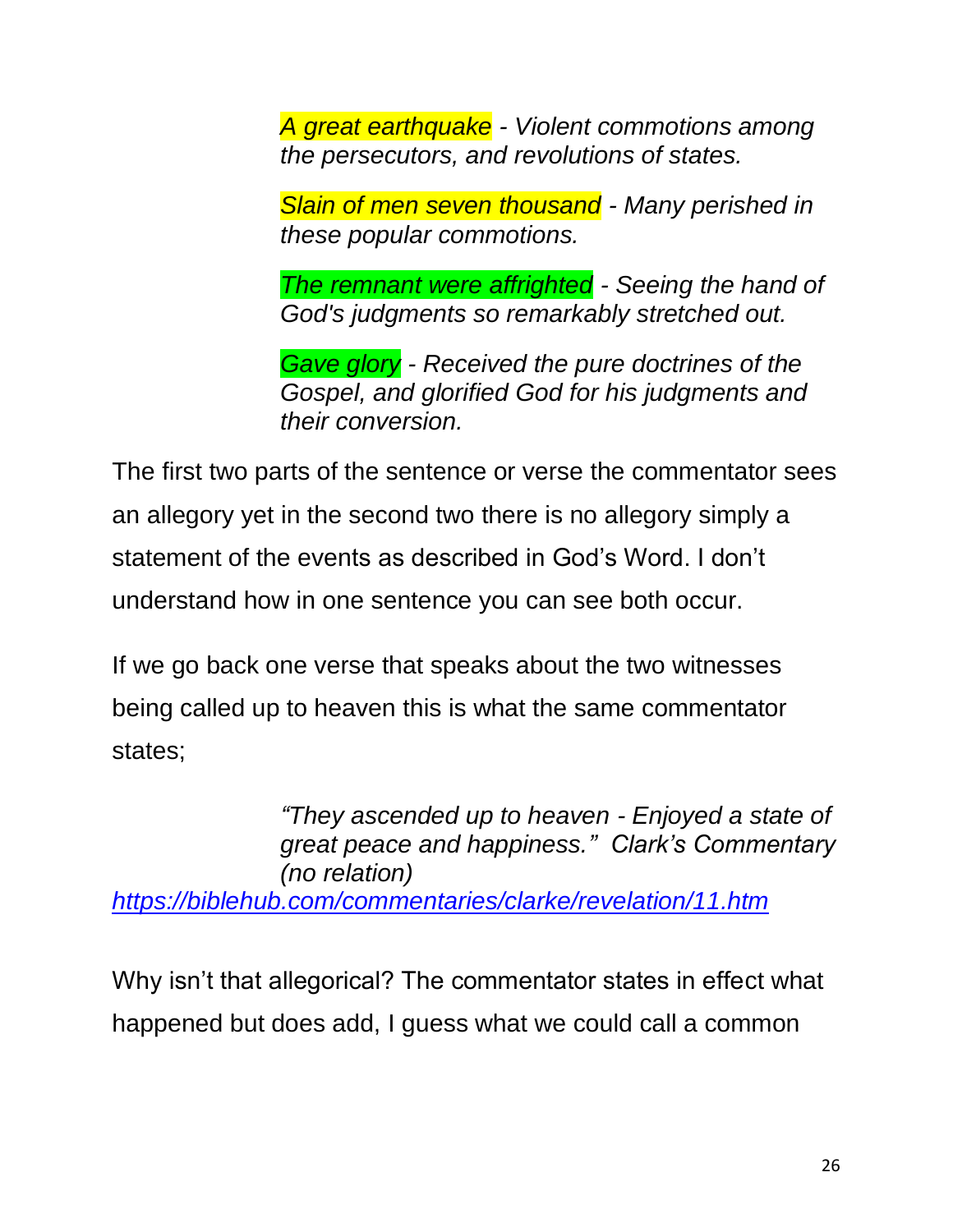knowledge notion that they entered into "great peace and happiness" even though the Bible does not spell that out.

So, I am dubious as to putting much of Revelation into the allegory or metaphor category but you'll each have to decide for your selves on that issue.

### **[14T](https://biblehub.com/revelation/11-14.htm)he second woe is past;** *and***, behold, the third woe cometh quickly.**

There is a phrase that has come to be known; The Three Woes..

This phrase comes from Revelation 8;

#### *Revelation 8[:13A](https://biblehub.com/revelation/8-13.htm)nd I beheld, and heard an angel flying through the midst of heaven, saying with a loud voice, Woe, woe, woe, to the inhabiters of the earth by reason of the other voices of the trumpet of the three angels, which are yet to sound!*

The first woe was the torment for 5 months of those who did not have the mark of God on them. It is found in the first part of chapter 9. This woe does not bring death only torment. But torment so intense that those experiencing it invited death but did not die.

The second woe, which is found in the last part of chapter 9 involves a 200-million-man army that kills a third of all mankind. With that type of devastation and what has already occurred one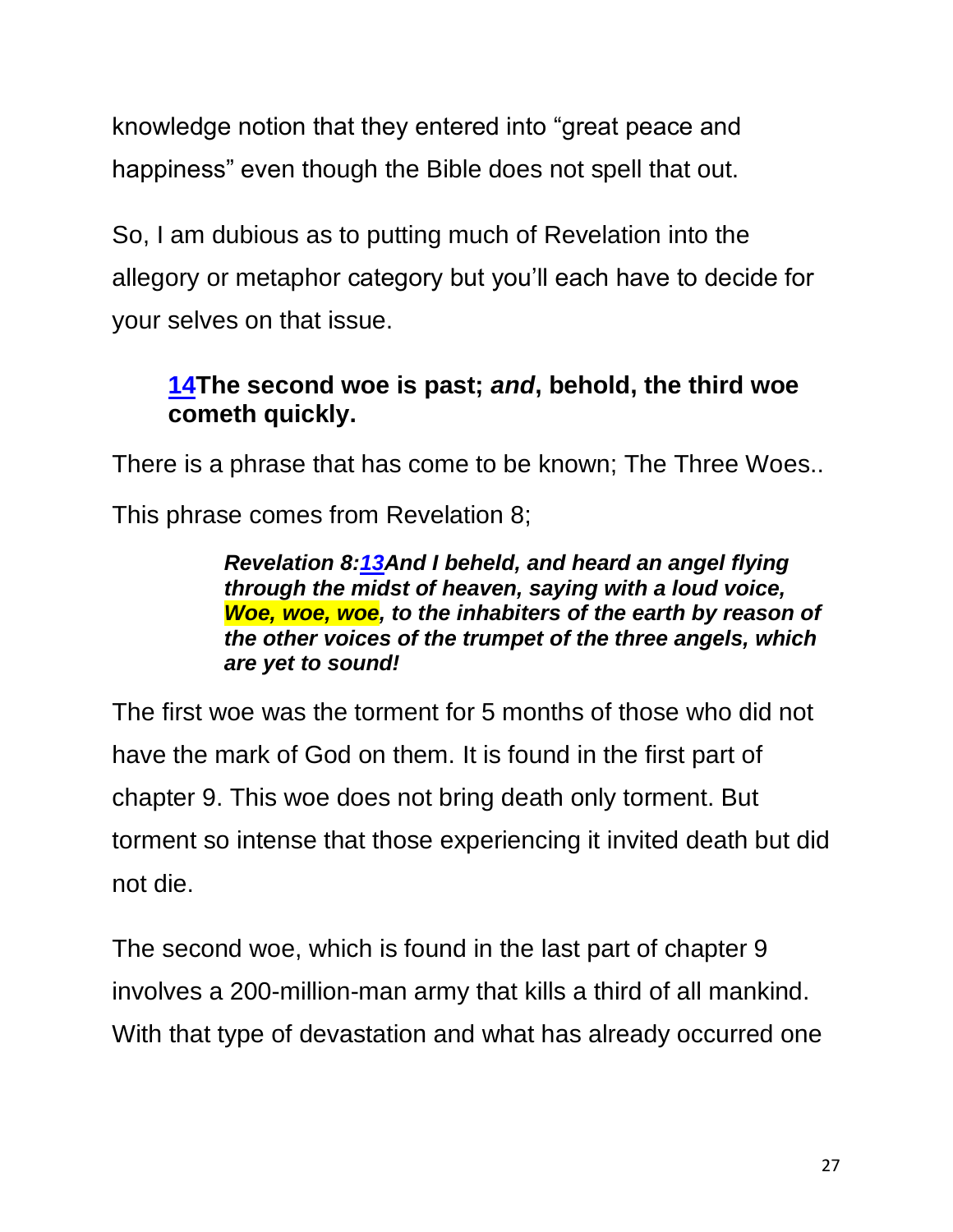would think that anyone alive would repent and turn to God but according to the rest of Revelation 9:20-21 that will not happen.

> *Revelation 9: [20A](https://biblehub.com/revelation/9-20.htm)nd the rest of the men which were not killed by these plagues yet repented not of the works of their hands, that they should not worship devils, and idols of gold, and silver, and brass, and stone, and of wood: which neither can see, nor hear, nor walk: [21N](https://biblehub.com/revelation/9-21.htm)either repented they of their murders, nor of their sorceries, nor of their fornication, nor of their thefts.*

So, we are now to the third Woe.

### **The Seventh Trumpet**

**[15A](https://biblehub.com/revelation/11-15.htm)nd the seventh angel sounded; and there were great voices in heaven, saying, The kingdoms of this world are become** *the kingdoms* **of our Lord, and of his Christ; and he shall reign for ever and ever.**

The seventh trumpet, the one that declares completeness is sounded. Completeness as in the last of the 7 trumpets, there is much more Wrath from God to come upon the earth and its inhabitants.

This verse to me is the moment when Christ finally receives in substance what was promised long ago. It is another already not yet moment being fulfilled. The deed to the earth was for all intense and purposes transferred back from Satan to God when Jesus arose from the dead defeating death. All along it has been Satan's desire to bring death to mankind because Satan knows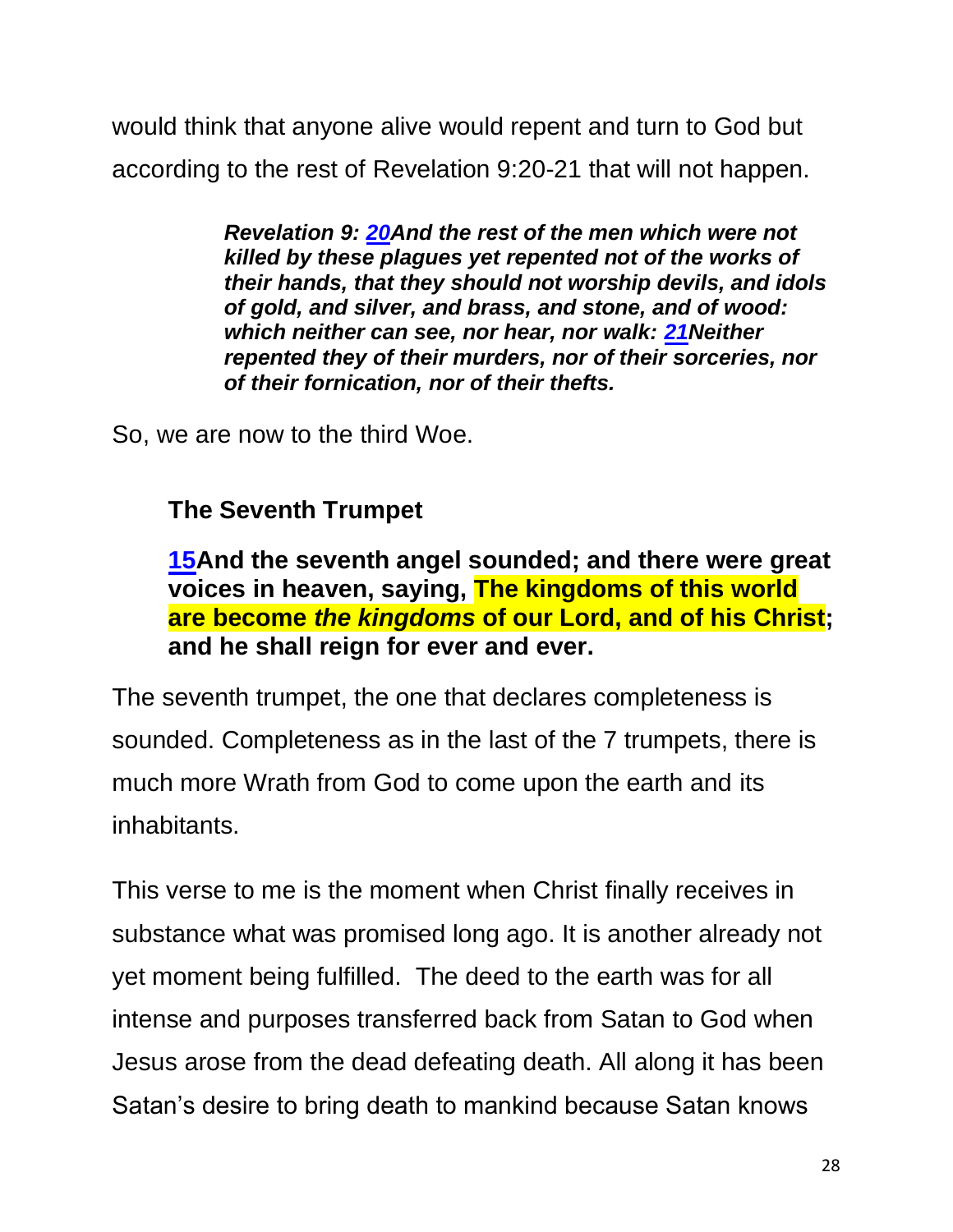how much God loves you and me and all of mankind. So, even though the crucifixion and resurrection were in substance the event that brought all creation back under God's dominion God allowed the times of the Gentiles to play itself out.

The reason I think was to leave no doubt in any man or woman's mind as to who the True Creator God really is and Who His Son is. This verse 15 declares that to now be accomplished and from this point on Jesus Christ is the ruler of this earth. He will allow Satan another 3 ½ years to suffer in increments the loss of all he had stolen from God. At the end of the 3 ½ years Jesus then returns to the Mount of Olives where He departed from so many years ago; casting Satan into the pit and locking him there for a thousand years. At the same time Jesus establishes His Kingdom on earth headquartered in Jerusalem for that same thousand years.

**[16A](https://biblehub.com/revelation/11-16.htm)nd the four and twenty elders, which sat before God on their seats, fell upon their faces, and worshipped God, [17S](https://biblehub.com/revelation/11-17.htm)aying, We give thee thanks, O Lord God Almighty, which art, and wast, and art to come; because thou hast taken to thee thy great power, and hast reigned.**

The four and twenty elders; the accumulation of the representatives of the prophets of the Old Testament and the Saints of the New Testament realize the momentous occasion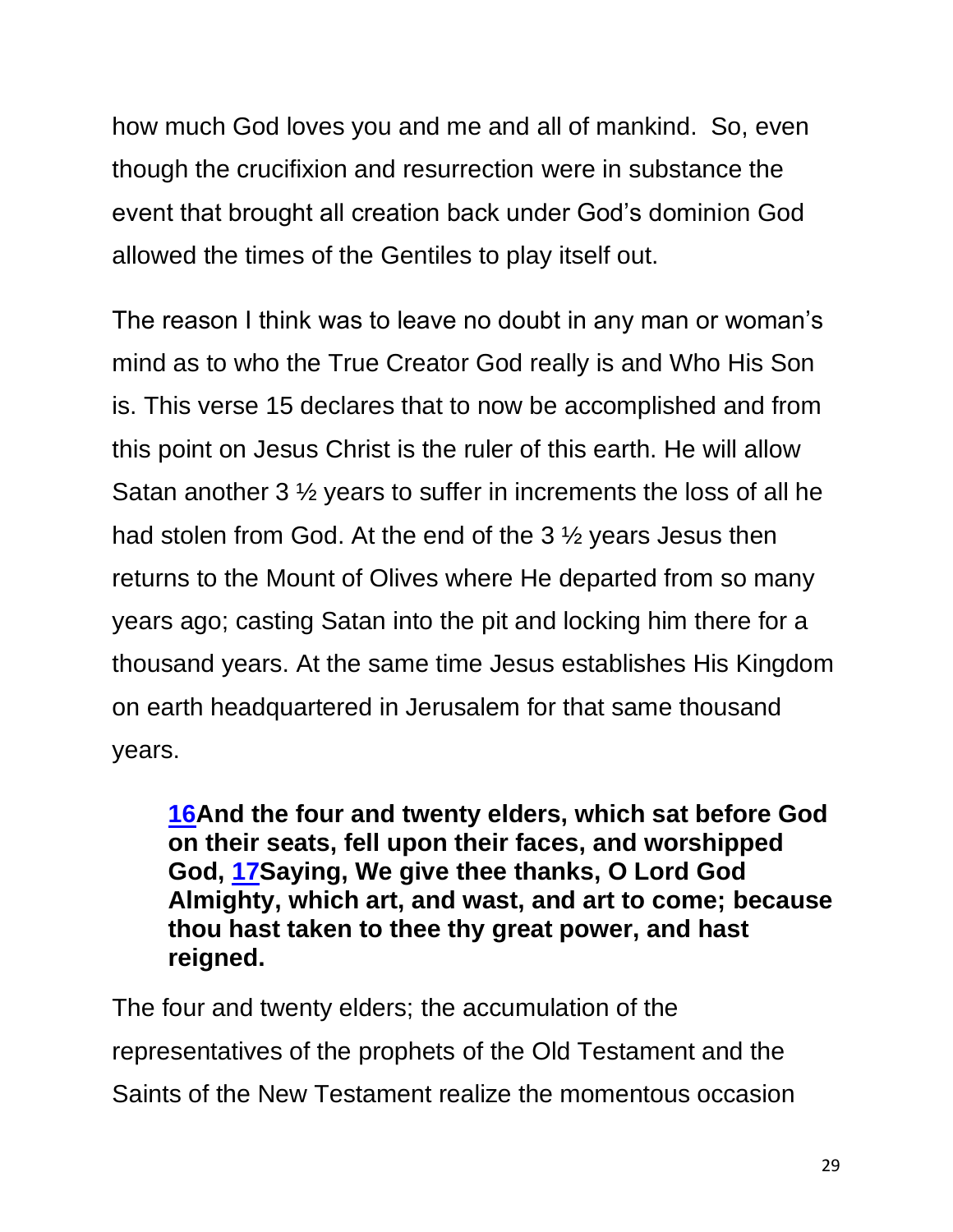they are witnessing and can do nothing but fall on their faces before God and His Christ and worship.

**[18A](https://biblehub.com/revelation/11-18.htm)nd the nations were angry, and thy wrath is come, and the time of the dead, that they should be judged, and that thou shouldest give reward unto thy servants the prophets, and to the saints, and them that fear thy name, small and great; and shouldest destroy them which destroy the earth.**

Even though man has become as evil in thought and deed there have been in creation innocent bystanders that have suffered greatly at the hands of sinful man. Precisely the animals and the earth; it is now the time when recompense will be paid to mankind that has rejected the Savior Christ since His resurrection and those who rejected God from the creation of time on this earth.

The very rants that we hear today and those from centuries past against Christianity will be judged by Jesus. And as the world population sees that time of imminent judgment arrive their anger boils over yet again towards God and His followers.

**[19A](https://biblehub.com/revelation/11-19.htm)nd the temple of God was opened in heaven, and there was seen in his temple the ark of his testament: and there were lightnings, and voices, and thunderings, and an earthquake, and great hail.**